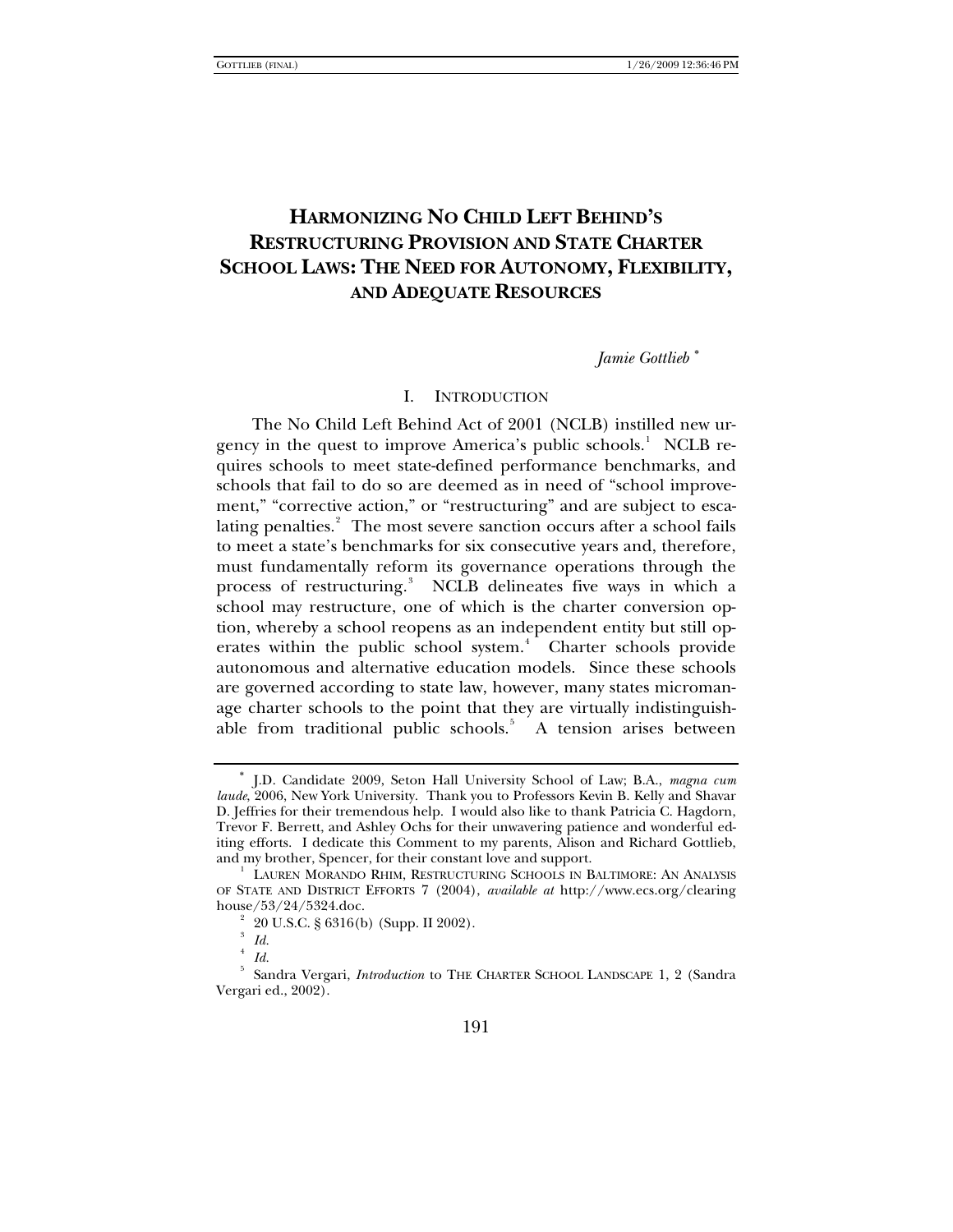NCLB's focus on fundamental restructuring and charter school statutes that do not allow for a complete overhaul of a school's governance structure.

NCLB imparts lofty goals of achievement and accountability, mandates the goal of full proficiency in reading and mathematics by the 2013–14 school year, and demarcates steps that state and local educational agencies must take to achieve that goal. $6$  A cornerstone of this law is its robust emphasis on accountability, explicit in the notion that the goal of leaving no child behind will be attained only if schools are held accountable for improving achievement.<sup>[7](#page-1-1)</sup> As a result, NCLB requires states to track progress through student per-formance on standardized tests.<sup>[8](#page-1-2)</sup> States must use these test results to determine whether a school is making progress towards attaining proficiency, which is defined under NCLB as Adequate Yearly Progress  $\left( \text{AYP}\right)$ . Broadly speaking, AYP is a state-specified benchmark of whether a school has satisfactorily improved in its academic perform-ance towards achieving the long-term goal of proficiency.<sup>[10](#page-1-4)</sup>

In the initial four years of a school failing to make AYP, NCLB requires increasingly remedial actions, beginning with a probationary period and culminating in corrective action.<sup>[11](#page-1-5)</sup> A school that fails to make AYP for one year enters a "warning year," but the school is not sanctioned per se.<sup>[12](#page-1-6)</sup> When a school is in its second or third year of failing to make AYP, it is labeled as in need of "school improvement," whereby the school district must develop a plan to turn around the school, offer choices for students to transfer to non-failing public schools, and provide free after-school tutoring from a provider of the parent's choice.<sup>[13](#page-1-7)</sup> After four years of failing to make AYP, the school is identified as in need of "corrective action," and the school district must take more severe action, such as replacing school staff and instituting a new curriculum. $14$ 

<span id="page-1-1"></span><span id="page-1-0"></span><sup>6</sup> OFFICE OF ELEMENTARY AND SECONDARY EDUC., LEA AND SCHOOL IMPROVEMENT: NON-REGULATORY GUIDANCE (REVISED) 1 (2006), *available at* www.ed.gov/policy/ elsec/guid/schoolimprovementguid.pdf. 7

*Id.*

<sup>8</sup> 20 U.S.C. § 6311(a)(1) (Supp. II 2002).

<sup>9</sup>  $\frac{10}{10}$  *Id.* § 6311(b)(2).

<span id="page-1-8"></span><span id="page-1-7"></span><span id="page-1-6"></span><span id="page-1-5"></span><span id="page-1-4"></span><span id="page-1-3"></span><span id="page-1-2"></span><sup>&</sup>lt;sup>11</sup> *Id.* § 6316.<br><sup>12</sup> REBECCA WOLF DIBIASE, ECS POLICY BRIEF: STATE INVOLVEMENT IN SCHOOL RESTRUCTURING UNDER NO CHILD LEFT BEHIND IN 2004–05 SCHOOL YEAR 2 (2005), *available at* http://www.ecs.org/clearinghouse/64/28/6428.pdf. <sup>13</sup> 20 U.S.C. § 6316(b)(1)–(6).

 $14$  *Id.* § 6316(b)(7).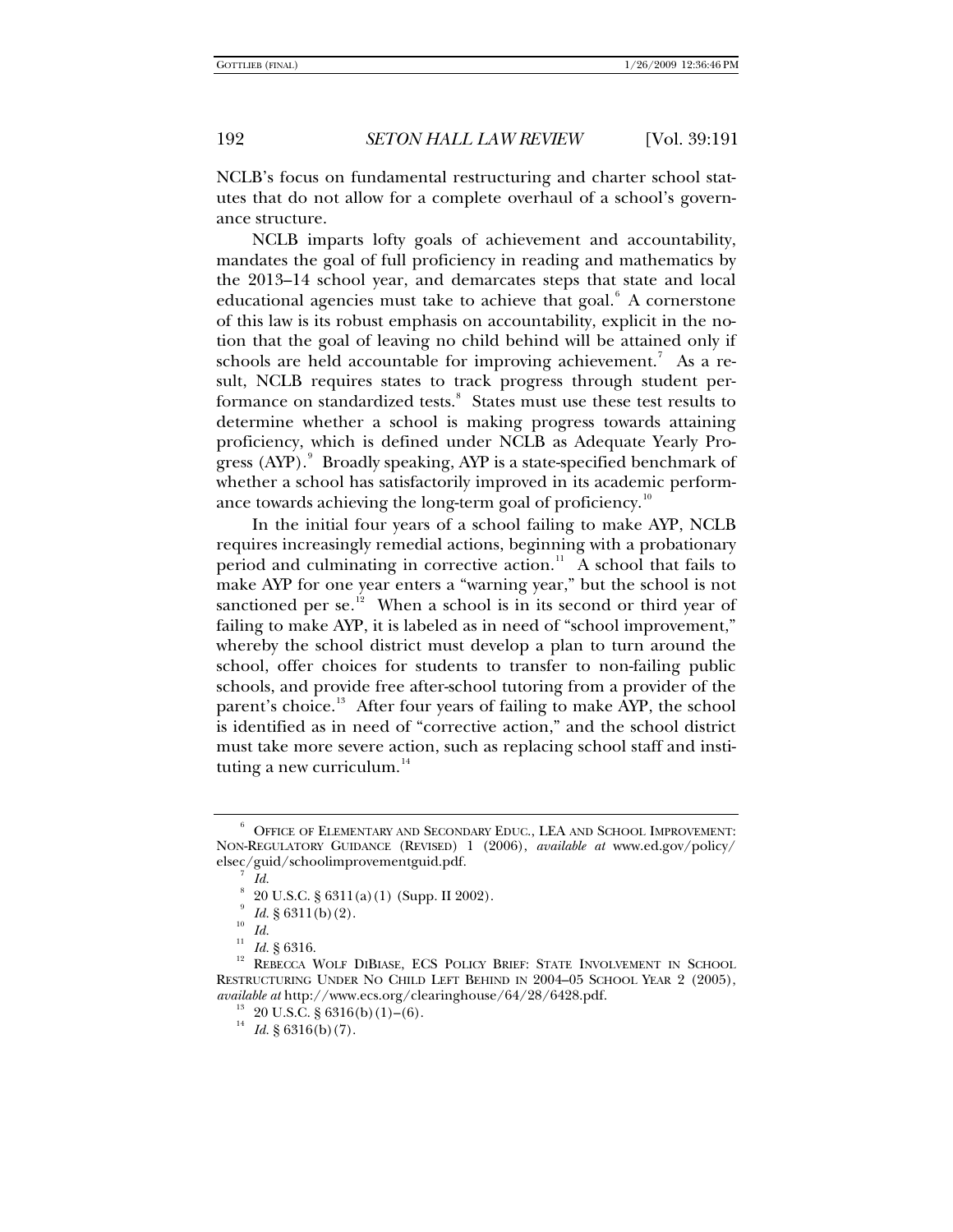After five years of failing to meet AYP, NCLB requires a school to create a plan for restructuring—a complete overhaul of the school's governance.[15](#page-2-0) If the school fails to meet AYP for a sixth year, it must undertake the onerous task of implementing the restructuring plan.<sup>[16](#page-2-1)</sup> NCLB requires that the school fundamentally reform its governance operations by choosing one of five restructuring options: (1) chartering, (2) turnarounds, (3) contracting, (4) state takeovers, or (5) "other fundamental reforms that alter a school's governance."[17](#page-2-2)

Each restructuring option is intended to usher in a systemic re-form in how the school is governed.<sup>[18](#page-2-3)</sup> Chartering involves the school district closing the current school and reopening it as a public char-ter school.<sup>[19](#page-2-4)</sup> Turnarounds require the school district to replace all or most of the school staff, including the principal, who are relevant to the school's failure.<sup>[20](#page-2-5)</sup> Under the contracting option, the school district closes the current school and reopens it as a school managed by an outside entity, such as a private management company. $21$  A state takeover involves turning over the failing school to the state. $22$  Finally, the school district may choose the "other" restructuring option, in which the school makes a fundamental reform in the governance structure with the "substantial promise of enabling the school to make adequate yearly progress."<sup>[23](#page-2-8)</sup>

Chartering, when employed within a suitable framework, fulfills the central purpose of NLCB's restructuring provision fundamentally reforming the "failing" school's governance operations. This Comment examines the relationship between inflexible state charter laws that undermine a charter school's autonomy and NCLB's focus on restructuring options that radically alter a school's governance operations. Because chartering is a creature of state statute, certain charter schools are encumbered by unreasonable restrictions. State laws promulgating stringent requirements of accountability are weaker than they may appear at first glance, and, in turn, the charter schools are constrained and unable to live up to NCLB's re-

<span id="page-2-1"></span><span id="page-2-0"></span><sup>&</sup>lt;sup>15</sup> *Id.* § 6316(b).<br><sup>16</sup> *Id.*<br><sup>17</sup> *L*<sub>1</sub> a concept by

<span id="page-2-4"></span><span id="page-2-3"></span>

<span id="page-2-2"></span><sup>&</sup>lt;sup>17</sup> *Id.* § 6316(b)(8)(B).<br><sup>18</sup> WOLF DIBIASE, *supra* note 12, at 2.<br><sup>19</sup> 20 U.S.C. § 6316(b)(8)(B)(i) (Supp. II 2002).<br><sup>20</sup> *Id.* § 6316(b)(8)(B)(ii).<br><sup>21</sup> *Id.* § 6316(b)(8)(B)(iii).<br><sup>22</sup> *Id.* § 6316(b)(8)(B)(iv).<br><sup>23</sup>

<span id="page-2-5"></span>

<span id="page-2-8"></span><span id="page-2-7"></span><span id="page-2-6"></span>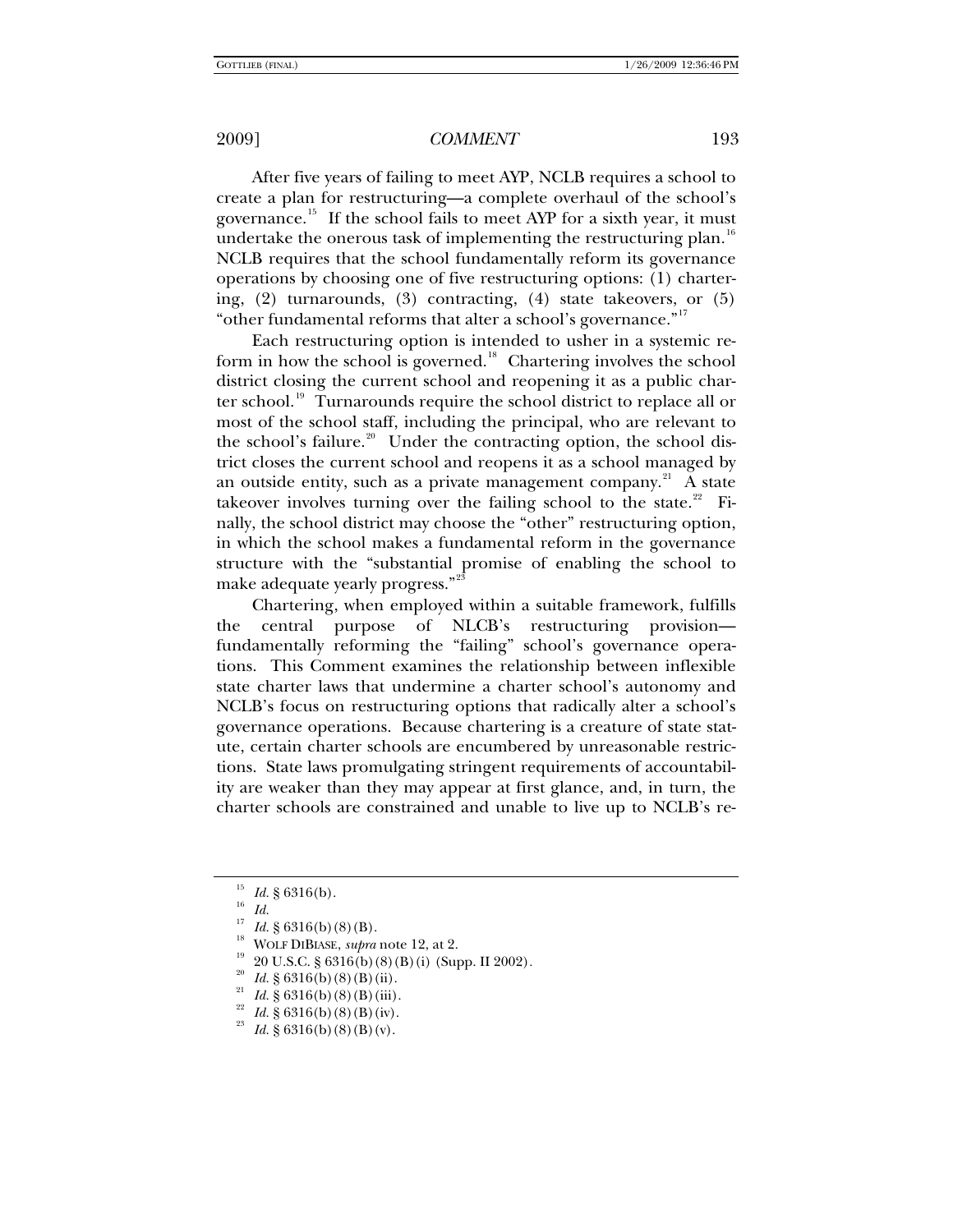quirement of a fundamental reform in governance.<sup>[24](#page-3-0)</sup> Several core indispensable features of a charter school serve to distinguish charter schools from traditional public schools. State charter laws that deny autonomy and flexibility and do not grant adequate resources create charter schools that are materially indistinguishable from the traditional public school model. Such rigid laws are inconsistent with the purpose and framework of NCLB's restructuring provision and thus are impermissible options.

An analysis of NCLB, focusing on its enactment and purpose, provides the background for this remedial legislation in the beginning of Part II. The NCLB discussion includes a close examination of two critical components of the law: AYP and restructuring. Part II ends with a discussion of NCLB's five restructuring options. Part III analyzes the purpose and elements of a charter school and, in doing so, distinguishes charter schools from traditional public schools. In the context of this discussion of NCLB and charter schools, Part IV fleshes out the charter-school option in light of NCLB's goals. This Comment identifies the irreducible elements of a charter school autonomy, flexibility, and adequate resources—and concludes that a charter-school framework that does not include these fundamental elements is inconsistent with NCLB's purpose and goals and, as a result, is impermissible under the statute.

#### II. NCLB: AN OVERVIEW

#### *A. The Education Reform Movement and NCLB's Inception*

The promise of change resonated in President George W. Bush's signature as he signed NCLB into law on January 8, 2002, and de-clared the beginning of a "new era" in American public education.<sup>[25](#page-3-1)</sup> The federal government enacted the law to "ensure that all children have a fair, equal, and significant opportunity to obtain a high-quality education"<sup>[26](#page-3-2)</sup> and to promote high-performing schools, amidst a grow-

<span id="page-3-0"></span><sup>24</sup> Jennifer Hochschild, *Rethinking Accountability Politics*, *in* NO CHILD LEFT BEHIND?: THE POLITICS AND PRACTICE OF SCHOOL ACCOUNTABILITY 108 (Paul E. Peterson & Martin R. West eds., 2003). Note that "strong laws" are not laws that impose more rules, but just the opposite—laws that allow for greater flexibility.

<span id="page-3-2"></span><span id="page-3-1"></span> $^{25}$  Press Release, Office of the White House Press Secretary, President Signs Landmark Education Bill (Jan. 8, 2002), *available at* http://www.whitehouse.gov/ news/releases/2002/01/20020108-1.html; *see also* Elisabeth Busmiller, *Focusing on the Home Front, Bush Signs Education Bill, N.Y. TIMES, Jan. 9, 2002, at A1.* <sup>26</sup> 20 U.S.C. § 6301 (Supp. II 2002).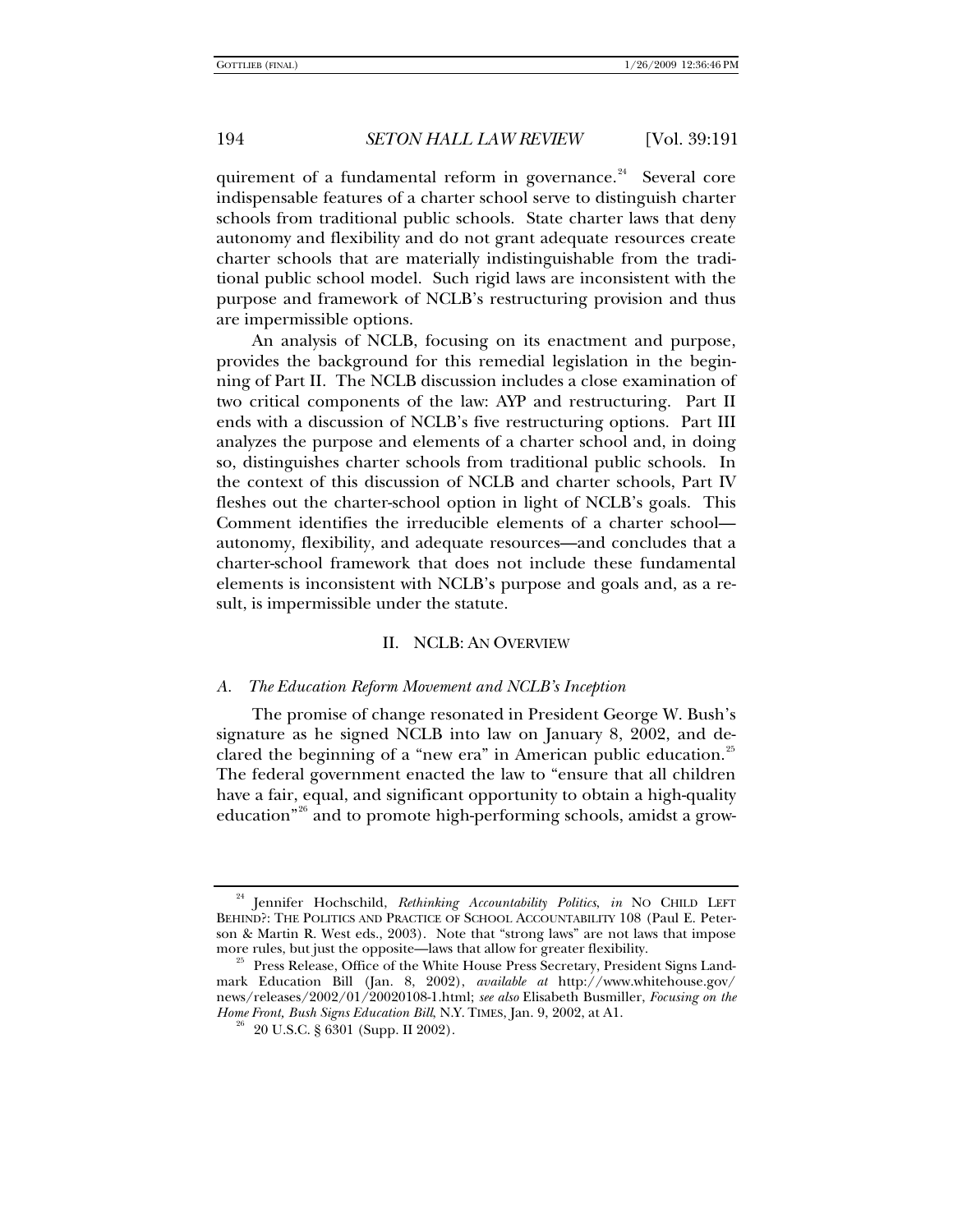ing public awareness of the need to better educate America's chil- $dren.<sup>27</sup>$  $dren.<sup>27</sup>$  $dren.<sup>27</sup>$ 

To truly understand the significance of NCLB, it is necessary to examine the law in the context of a broader education reform effort. NCLB is the latest step in the reform movement, which seeks to en-sure uniform and measurable school accountability.<sup>[28](#page-4-1)</sup> Released by the federal government in 1983, *A Nation at Risk*—the first step in the movement—reported the decreased competitiveness of American students in the international market and called for a diverse range of educational reforms in hopes of reversing the downward trend in American public education.<sup>[29](#page-4-2)</sup> This publication pushed the nation toward the idea of accountability, principally by raising educational issues higher on political agendas.<sup>[30](#page-4-3)</sup> More specifically, it introduced novel ideas and proposed basic reforms, such as the need for students to be given more challenging tasks, for teachers to be better trained and compensated, and for states to strengthen their commitment to quality education.<sup>[31](#page-4-4)</sup>

As the education reform movement gained momentum, the federal government's actions to ensure the successful improvement of the public education system intensified. In 1994, Congress amended the Elementary and Secondary Education Act of 1965 (ESEA) $^{32}$  $^{32}$  $^{32}$ through the passage of the Improving America's Schools Act (IASA).<sup>[33](#page-4-6)</sup> The signature component of the ESEA, and thereafter the IASA, is Title I, the federal government's single largest education aid program, aimed at helping disadvantaged students in kindergarten through twelfth grade. $34$  NCLB reauthorizes the IASA and the ESEA and further requires that school districts receiving Title I funding de-

<span id="page-4-1"></span><span id="page-4-0"></span><sup>&</sup>lt;sup>27</sup> OFFICE OF ELEMENTARY AND SECONDARY EDUC., *supra* note 6, at 1.<br><sup>28</sup> Danielle Holley-Walker, *The Accountability Cycle: The Recovery School District Act and New Orleans' Charter Schools, 40 CONN. L. REV. 125, 128–31 (* 

<span id="page-4-2"></span>NAT'L COMM'N ON EXCELLENCE IN EDUC., A NATION AT RISK: THE IMPERATIVE FOR EDUCATIONAL REFORM (1983), *available at* http://www.ed.gov/pubs/NatAtRisk/ index.html; *see also* CATO HANDBOOK FOR CONGRESS: POLICY RECOMMENDATIONS FOR THE 108TH CONGRESS 307 (Edward H. Crane & David Boaz eds., 2003), *available at* 

<span id="page-4-3"></span>http://www.cato.org/pubs/handbook/heartin R. West & Paul E. Peterson, *Introduction* to NO CHILD LEFT BEHIND?: THE POLITICS AND PRACTICE OF SCHOOL ACCOUNTABILITY 6 (Paul E. Peterson & Martin R. West eds., 2003).<br><sup>31</sup> *Id.* 

 $\frac{32}{20}$  20 U.S.C.S. § 7801 (2000) (now included as part of the 2001 NCLB).

<span id="page-4-7"></span><span id="page-4-6"></span><span id="page-4-5"></span><span id="page-4-4"></span><sup>33 20</sup> U.S.C. § 6301 (Supp. II 2002). The IASA of 1994, Pub. L No. 103-382, 108 Stat. 3618 (1994) (codified as amended at 20 U.S.C. §§ 6301–7941 (2003)) was enacted on October 20, 1994, to reauthorize the ESEA. 34 *Id.*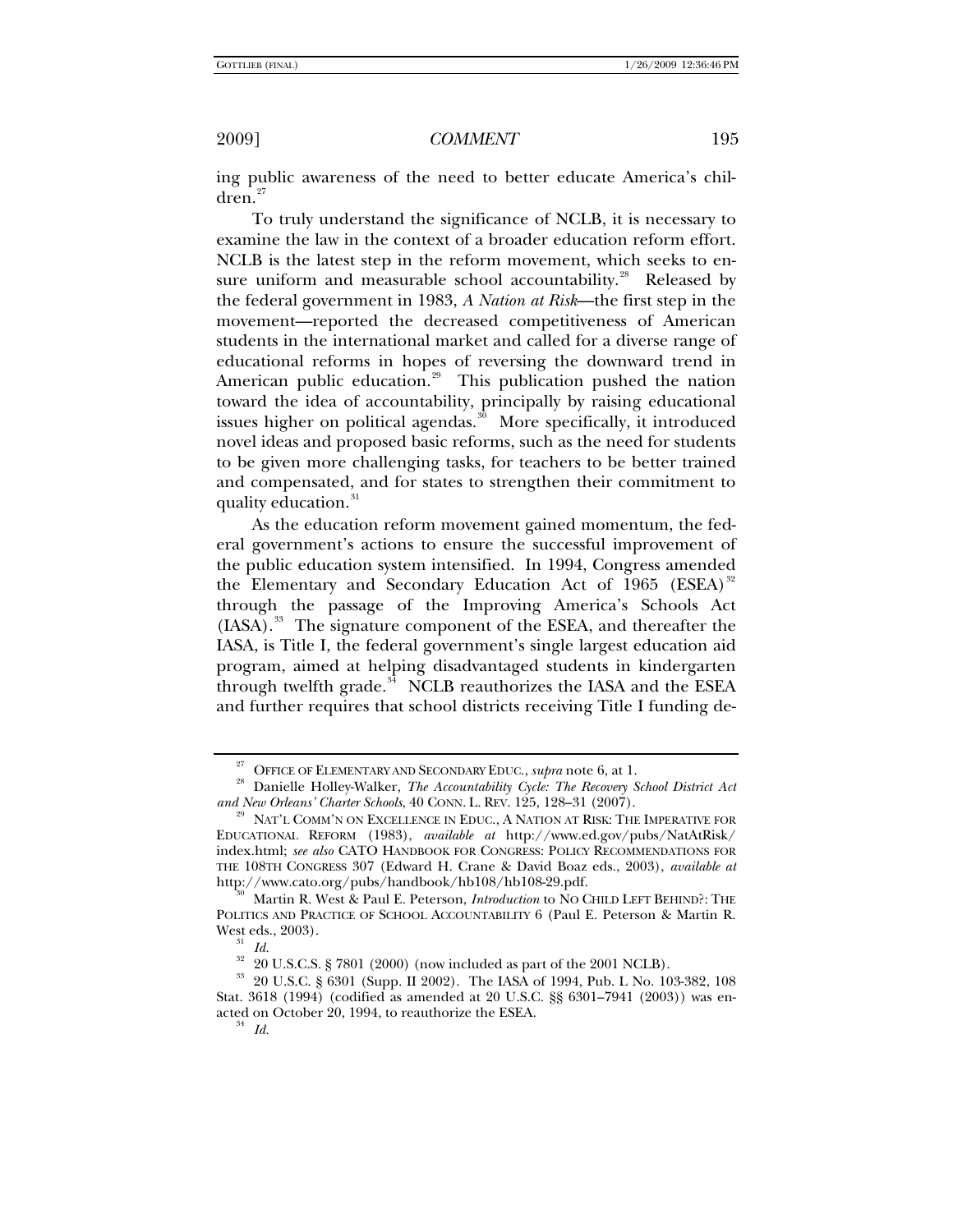velop coherent and rigorous academic standards and that all students attain proficiency within twelve years.<sup>[35](#page-5-0)</sup>

NCLB represents a bipartisan compromise that increases the role of the federal government in education.<sup>[36](#page-5-1)</sup> Moreover, the legislation reflects the federal government's commitment to equal education for all children, regardless of race or socioeconomic status. $37$  Although the law marks a distinguishable shift in the degree of federal power over education, scholars have debated the extent of the shift. One scholar described NCLB as a "step toward institutionalizing various types of market-driven reforms" by requiring school districts to offer choice, provide access to supplemental services, and reform schools.<sup>[38](#page-5-3)</sup> Conversely, other academics have taken a more extreme position on the impact of NCLB, calling it a "massive shift" in federal power over education.<sup>[39](#page-5-4)</sup> Still others hail the law as particularly remarkable in light of the U.S. Constitution's silence on the federal government's role in education.<sup>[40](#page-5-5)</sup>

<span id="page-5-0"></span><sup>35</sup> Andrew Rudalevige, *No Child Left Behind: Forging a Congressional Compromise*, *in*  NO CHILD LEFT BEHIND?: THE POLITICS AND PRACTICE OF SCHOOL ACCOUNTABILITY 26 (Paul E. Peterson & Martin R. West eds., 2003). Curiously, NCLB does not define one level of proficiency that all students must attain within twelve years. Rather, NCLB leaves it to individual states to determine what constitutes academic proficiency. BELLA ROSENBERG, WHAT'S PROFICIENT?: THE NO CHILD LEFT BEHIND ACT AND THE MANY MEANINGS OF PROFICIENCY 2 (2004), http://www.aft.org/pubsreports/downloads/teachers/WhatsProficient.pdf. Therefore, academic proficiency<br>may vary greatly from state to state. For a detailed discussion of proficiency, see id.

<span id="page-5-2"></span><span id="page-5-1"></span><sup>&</sup>lt;sup>36</sup> Busmiller, *supra* note 25, at A1.<br><sup>37</sup> Shavar D. Jeffries, *The Structural Inadequacy of Public Schools for Stigmatized Minorities: The Need for Institutional Remedies*, 34 HASTINGS CONST. L.Q. 1, 38 (2006) ("NCLB is the culmination of [a] growing federal role, requiring states, among other things, to meet more rigorous academic standards, implement annual testing in specified grades, ensure schools employ 'highly qualified' teachers, and initiate federally de-

<span id="page-5-4"></span><span id="page-5-3"></span>fined accountability regimes.").<br><sup>38</sup> RHIM, *supra* note 1, at 7.<br><sup>39</sup> Thomas Rentschler, *No Child Left Behind: Admirable Goals, Disastrous Outcomes*, 12 WIDENER L. REV. 637, 642 (2006). Another journalist went so far as to assert that NCLB is the most important education plan since *Brown v. Board of Education*, which outlawed school segregation in 1954. *Other Opinion: Failure Flunking No Child Left Be*hind, TIMES LEADER (Pa.), May 3, 2005, at A9.<br><sup>40</sup> Ralph D. Mawdsley & J. Joy Cumming, *School District Accountability, Special Edu-*

<span id="page-5-5"></span>*cation Students, and the Dilemma of High Stakes Testing: An Australia-United States Comparison*, 188 EDUC. LAW REP., 2004, at 1, 2 (citing MICHAEL W. LAMORTE, SCHOOL LAW: CASES AND CONCEPTS 2–3 (2007)). The Tenth Amendment of the U.S. Constitution has been historically construed as reserving the powers involving education to individual states' domain. *Id.*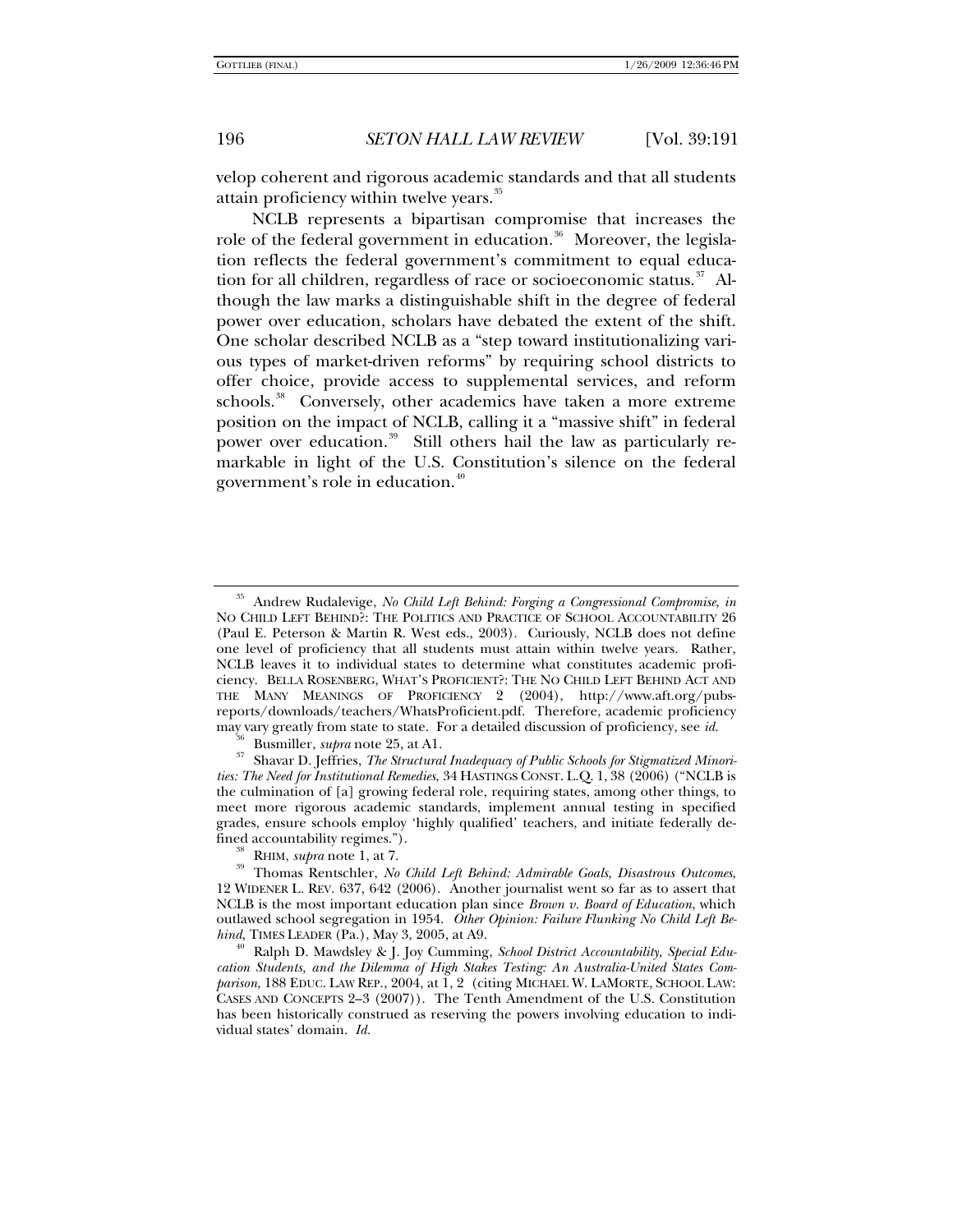### *B. NCLB's Driving Force Is Accountability*

The federal government passed NCLB with the promise to change the culture of the nation's schools, $41$  to ensure a fair, equal, and significant opportunity to obtain a high-quality education for all children.<sup>[42](#page-6-1)</sup> The U.S. Department of Education highlights four pillars that sustain the ideals of NCLB: (1) accountability, (2) flexibility, (3) research-based education, and  $(4)$  parent options.<sup>[43](#page-6-2)</sup> Each of these pillars stems from NCLB's underlying goal of creating highperforming schools throughout the country. However, the law's cornerstone pillar is the accountability provision, which builds upon the notion of rigorous academic content and high achievement standards. $44$ 

NCLB emphasizes accountability by requiring schools to meet state-specified standards, and the failure to meet these standards will result in sanctions.<sup>[45](#page-6-4)</sup> NCLB seeks to hold schools accountable if they are under-performing, or "failing," by requiring states to measure student performance and to ensure that students attain proficiency in reading and math by the  $2013-14$  school year.<sup>[46](#page-6-5)</sup> Schools are rated according to their AYP, a benchmark which requires a state-specified percentage of students to meet proficiency standards on assessment tests. $47$  To receive federal aid, every state must establish a set of standards and a comprehensive testing plan for measuring proficiency of those standards.<sup>[48](#page-6-7)</sup> NCLB requires that state educational agencies (SEAs) and local educational agencies (LEAs) annually review the status of every school to ensure that the school is reaching AYP.<sup>[49](#page-6-8)</sup>

<span id="page-6-8"></span><span id="page-6-7"></span>*Id.* § 6311(b)(2)(C)(i)–(v).

<sup>41</sup> WOLF DIBIASE, *supra* note 12, at 1. 42 20 U.S.C. § 6301 (Supp. II 2002).

<span id="page-6-6"></span><span id="page-6-5"></span><span id="page-6-4"></span><span id="page-6-3"></span><span id="page-6-2"></span><span id="page-6-1"></span><span id="page-6-0"></span><sup>43</sup> U.S. Dep't of Educ., *Overview: Four Pillars of NCLB* (July 1, 2004), http://www.ed.gov/nclb/overview/intro/4pillars.html.<br><sup>44</sup> OFFICE OF ELEMENTARY AND SECONDARY EDUC., *supra* note 6, at 1.<br><sup>45</sup> 20 U.S.C. § 6311(b)(2).<br>*Id.* § 6311.

<sup>&</sup>lt;sup>47</sup> *Id.* § 6311(b)(2)(C) (Supp. II 2002).

<sup>&</sup>quot;Adequate yearly progress" shall be defined by the State in a matter that: (i) applies the same high standards of academic achievement to all public elementary school and secondary school students in the State; (ii) is statistically valid and reliable; (iii) results in continuous and substantial academic improvement for all students; (iv) measures the progress of public elementary schools, secondary schools, and local educational agencies and the State . . . ; (v) includes separate measurable annual objectives for continuous and substantial improvement . . . .

<sup>&</sup>lt;sup>48</sup> Id. See generally West & Peterson, *supra* note 30, at 1–2.<br><sup>49</sup> OFFICE OF ELEMENTARY AND SECONDARY EDUC., *supra* note 6, at 1.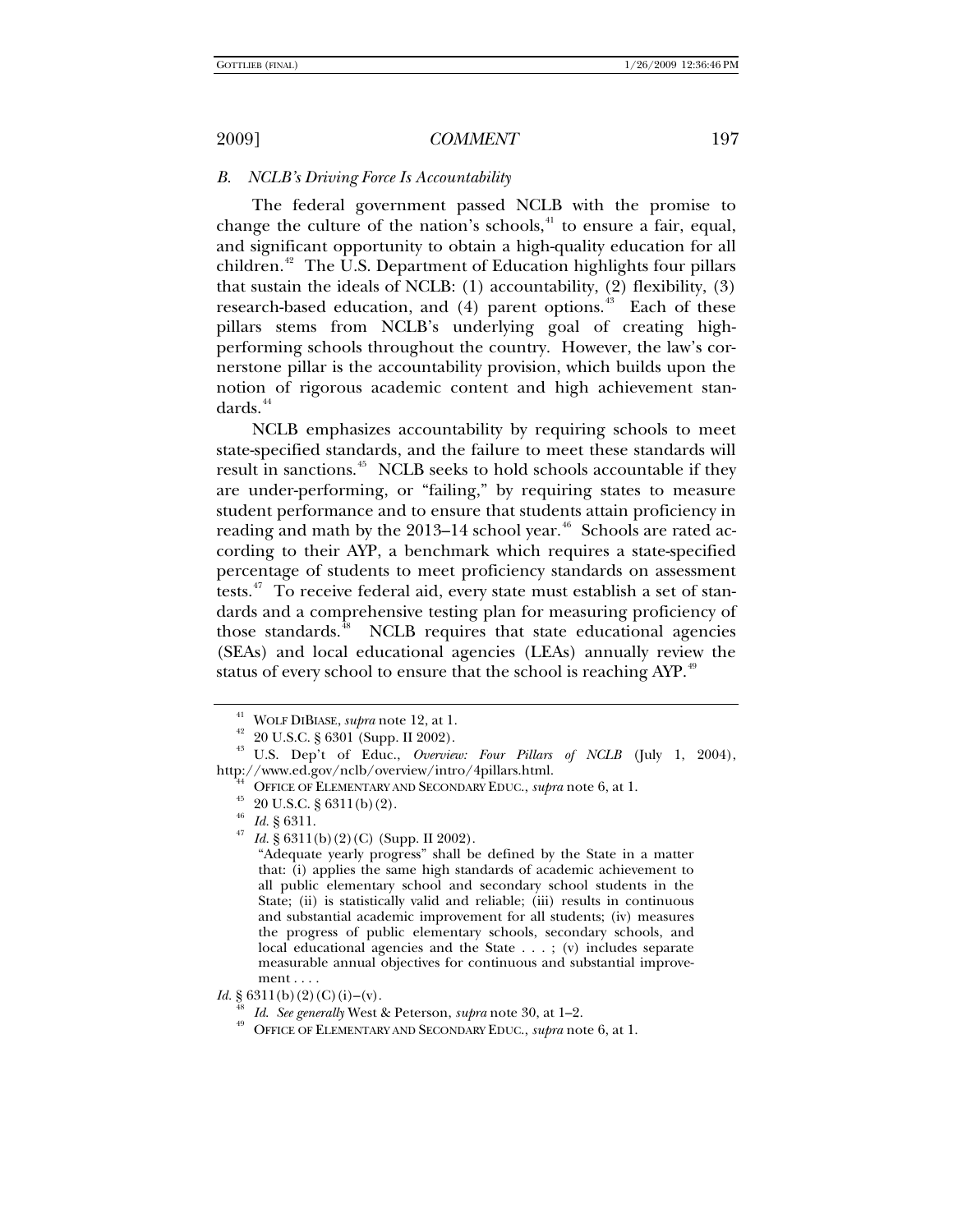Schools that continuously fail to meet AYP targets face increas-ingly punitive measures.<sup>[50](#page-7-0)</sup> The yardstick of success is standardized testing. Accountability is ultimately accomplished by the tabulation of test scores, which are used to determine whether schools are mak-ing AYP toward full proficiency.<sup>[51](#page-7-1)</sup> Annual local and state district report cards inform governmental agencies and parents about a school's progress.<sup>[52](#page-7-2)</sup> Students at schools that fail to meet these standards may transfer to other schools in the same district and, if a school chronically fails to make adequate progress, the school is subject to escalating consequences, ultimately culminating in restructur- $ing.<sup>53</sup>$  $ing.<sup>53</sup>$  $ing.<sup>53</sup>$ 

The unifying principles of the other three pillars—flexibility, research-based education, and parent options—are access and choice. Parents with children attending low-performing schools have new options under NCLB. For example, school districts must tell parents if their child is enrolled in a Title I school that has been identified for school improvement, corrective action, or restructuring. $54$  NCLB requires that the LEA make a choice available for students by the first day of the school year following the school year in which the LEA administered the assessments that resulted in the school being deemed as in need of improvement.<sup>[55](#page-7-5)</sup> At a minimum, this notification must inform parents that their child is eligible to attend another public school and identify each public school in the district that the parent can select.<sup>[56](#page-7-6)</sup> Moreover, NCLB grants parents access to free after-school tutoring if their child attends a school marked in need of improvement.<sup>[57](#page-7-7)</sup>

# *C. Drastic Times Call for Drastic Measures: The Restructuring Provision of NCLB*

NCLB prescribes escalating stages of intervention to ensure that students at struggling schools are supplied with increasing amounts of assistance.<sup>[58](#page-7-8)</sup> After failing to make AYP for one year, the school is warned, but there is no formal sanction; rather, it is at this time that

 $^{50}_{51}$  20 U.S.C. § 6316(b).<br> $^{51}$  *Id.* § 6311.

<span id="page-7-3"></span><span id="page-7-2"></span><span id="page-7-1"></span><span id="page-7-0"></span><sup>&</sup>lt;sup>52</sup> OFFICE OF ELEMENTARY AND SECONDARY EDUC., *supra* note 6, at 1.<br><sup>53</sup> Id.; *see also* 20 U.S.C. §6316 (b)(8)(B) (Supp. II 2002).<br><sup>54</sup> 34 C.F.R. § 200.36(b)(4) (2007).

<span id="page-7-4"></span>

<span id="page-7-5"></span><sup>&</sup>lt;sup>55</sup> OFFICE OF ELEMENTARY AND SECONDARY EDUC., *supra* note 6, at A-1.<br><sup>56</sup> Id.

<span id="page-7-7"></span><span id="page-7-6"></span>

<span id="page-7-8"></span><sup>57</sup> *Id.* at B-6, E-4. 58 *Id.*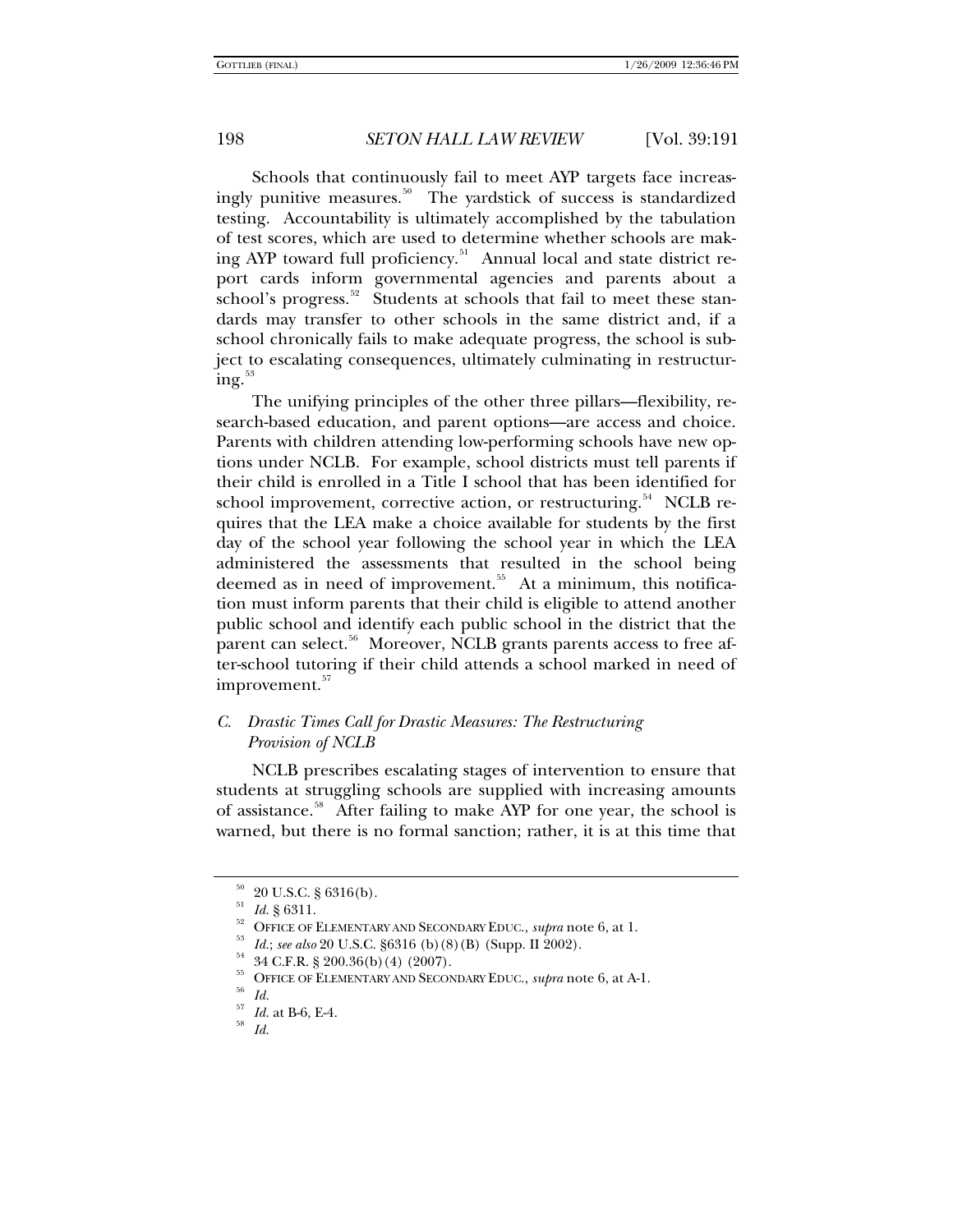the AYP clock starts ticking. After another year of failing to make AYP, the school is identified for "school improvement."<sup>[59](#page-8-0)</sup> At this stage, the school must offer students the choice to attend an AYP-satisfying school.<sup>[60](#page-8-1)</sup> If a school fails to make AYP for three consecutive years,<sup>[61](#page-8-2)</sup> the school district must continue to provide the students with the option to transfer to another public school. $62$ 

During the initial three years of a school failing to make AYP, the sanctions imposed symbolize the theme of change. For example, school districts may contract out with private organizations to provide supplemental educational services to increase academic enrichment for students attending schools in need of improvement. $63$  Allowing school districts and parents to choose private providers for services, such as tutoring, symbolizes a level of fundamental change in the school's structure, which is traditionally controlled by the public sector. In effect, this choice places pressure on the school and other public providers to improve.<sup>[64](#page-8-5)</sup>

After failing to make AYP for four consecutive years, the school district must continue to offer the choice to transfer and a range of supplemental services, but it must also implement "corrective actions."[65](#page-8-6) Corrective actions "substantially and directly" respond to the "consistent academic failure of a school."[66](#page-8-7) They are "significant in-

<span id="page-8-4"></span><span id="page-8-3"></span><sup>63</sup> OFFICE OF ELEMENTARY AND SECONDARY EDUC., SUPPLEMENTAL EDUCATIONAL SERVICES: NON-REGULATORY GUIDANCE A-1 (2005), *available at* http://www.ed.gov/ policy/elsec/guid/suppsvcsguid.doc. "Supplemental educational services must be provided outside of the regular school day. Supplemental educational services must be high quality, research-based, and specifically designed to increase student aca-

<span id="page-8-5"></span>demic achievement." *Id.* 64 The downstream effect of choice is a highly contested question that is beyond the scope of this Comment, but must be acknowledged. *See, e.g.*, JULIAN R. BETTS ET AL., DOES SCHOOL CHOICE WORK? EFFECTS ON STUDENT INTEGRATION AND ACHIEVEMENT 3–4 (2006), *available at* http://www.ppic.org/content/pubs/report/R\_806JBR.pdf; JULIE BERRY CULLEN ET AL., THE EFFECT OF SCHOOL CHOICE ON STUDENT OUTCOMES: EVIDENCE FROM RANDOMIZED LOTTERIES (2003), *available at* http://ideas.repec.org/  $p/nbr/nberwo/10113.html.  
\n<sup>65</sup> 20 U.S.C. § 6316(b)(7).  
\n<sup>66</sup> 74$ 

 $\int_{60}^{59}$  *Id.* 

<span id="page-8-2"></span><span id="page-8-1"></span><span id="page-8-0"></span><sup>&</sup>lt;sup>60</sup> *Id.* at B-6.<br><sup>61</sup> The labels designated to schools after each year of failing to make AYP can be rather confusing. Since a formal label is not placed on the school after one year of failing to make AYP, this year can be thought of as the "Warning Year." It is not until two consecutive years of failing to make AYP that a school is designated as being in "School Improvement Year 1." Therefore, a school that fails to make AYP for three consecutive years is actually in "School Improvement Year 2." *See generally* OFFICE OF ELEMENTARY AND SECONDARY EDUC., *supra* note 6, at B-1–H-1. 62 20 U.S.C. § 6316(b)(5) (Supp. II 2002).

<span id="page-8-7"></span><span id="page-8-6"></span>

<sup>66</sup> *Id.*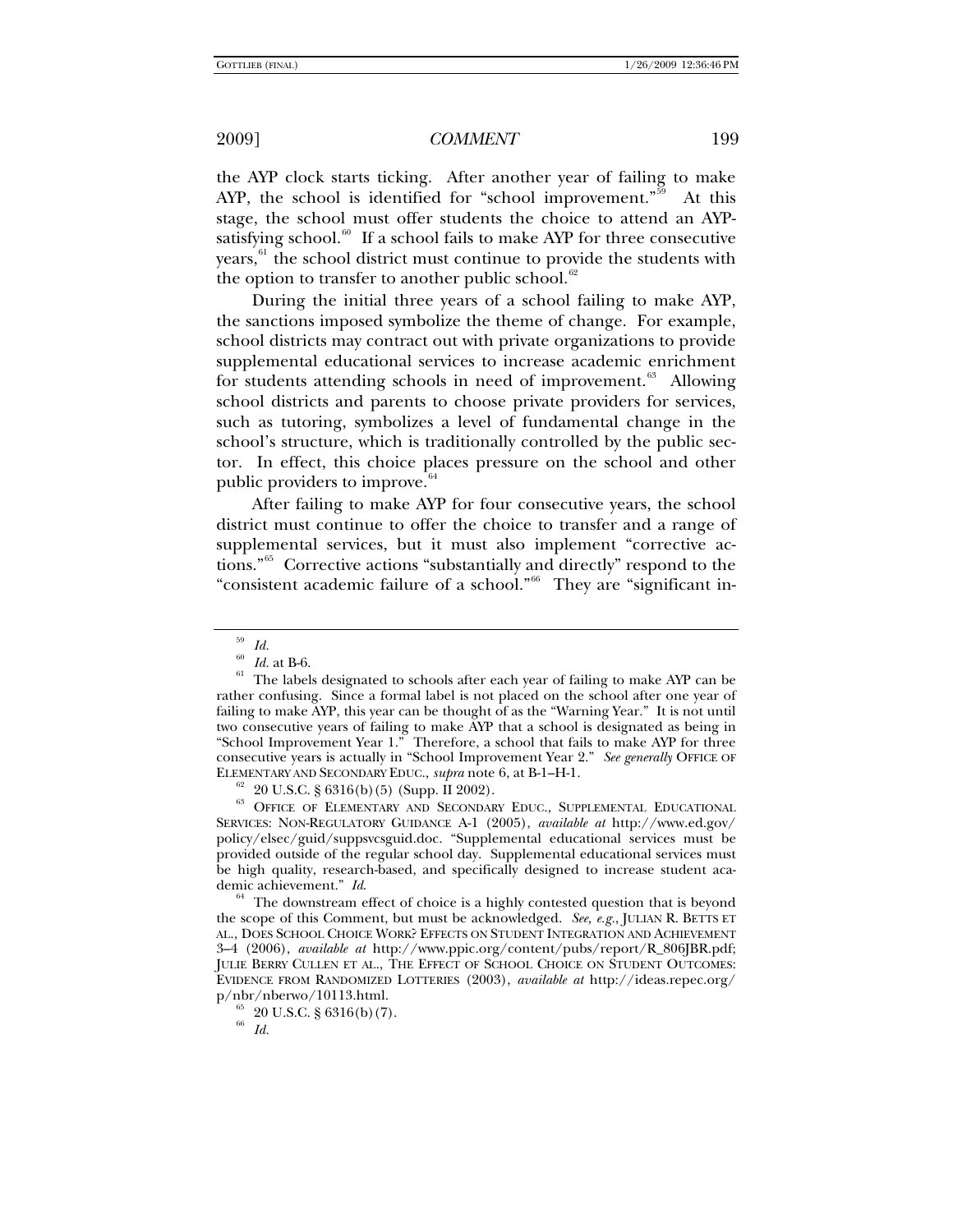tervention $[s]^{67}$  $[s]^{67}$  $[s]^{67}$  designed to correct the school's chronic failure to make AYP.<sup>[68](#page-9-1)</sup> Identifying a school for corrective action indicates the LEA's intention to take greater control of the school's governance and to have a more hands-on approach to the school's decisionmaking processes. Moreover, this label signals that the initial approaches to school improvement have been unsuccessful and that more extreme action is necessary to bolster learning conditions and progress. $69$ 

If "school improvement" and "corrective action" interventions prove unsuccessful, the school finally meets the fate of restructuring, a fundamental governance reform.<sup>[70](#page-9-3)</sup> School restructuring is a twostep process. The first step begins after a school fails to make AYP for five consecutive years.<sup>[71](#page-9-4)</sup> At that time, the school must develop a plan for restructuring.<sup>[72](#page-9-5)</sup> After failing to make AYP for six consecutive years, the school enters the second step and must implement the re-structuring plan.<sup>[73](#page-9-6)</sup> Generally, when a school is in restructuring status, the LEA must make crucial and substantive efforts to overhaul the governance of that school.<sup>[74](#page-9-7)</sup>

NCLB permits five options for school restructuring:

- (i) Reopening the school as a public charter school.
- (ii) Replacing all or most of the school staff (which may include the principal) who are relevant to the failure to make adequate yearly progress.
- (iii) Entering into a contract with an entity, such as a private management company, with a demonstrated record of effectiveness, to operate the public school.
- (iv) Turning the operation of the school over to the State educational agency, if permitted under State law and agreed to by the State.
- (v) Any other major restructuring of the school's governance arrangement that makes fundamental reforms, such as significant changes in the school's staffing and governance, to improve student academic achievement in the school and that has substantial promise of enabling the school to make

<span id="page-9-5"></span><span id="page-9-4"></span><sup>72</sup> *Id.*

<span id="page-9-1"></span><span id="page-9-0"></span><sup>&</sup>lt;sup>67</sup> OFFICE OF ELEMENTARY AND SECONDARY EDUC., *supra* note 6, at F-1.<br><sup>68</sup> Id.

<span id="page-9-3"></span><span id="page-9-2"></span><sup>&</sup>lt;sup>69</sup> *Id.* at 21.<br><sup>70</sup> *Id.* at 5.<br><sup>71</sup> 20 U.S.C. § 6316(b)(8)(A) (Supp. II 2002).

<span id="page-9-7"></span><span id="page-9-6"></span><sup>73</sup> *Id.* § 6316(b)(8)(B). 74 OFFICE OF ELEMENTARY AND SECONDARY EDUC., *supra* note 6, at G-1.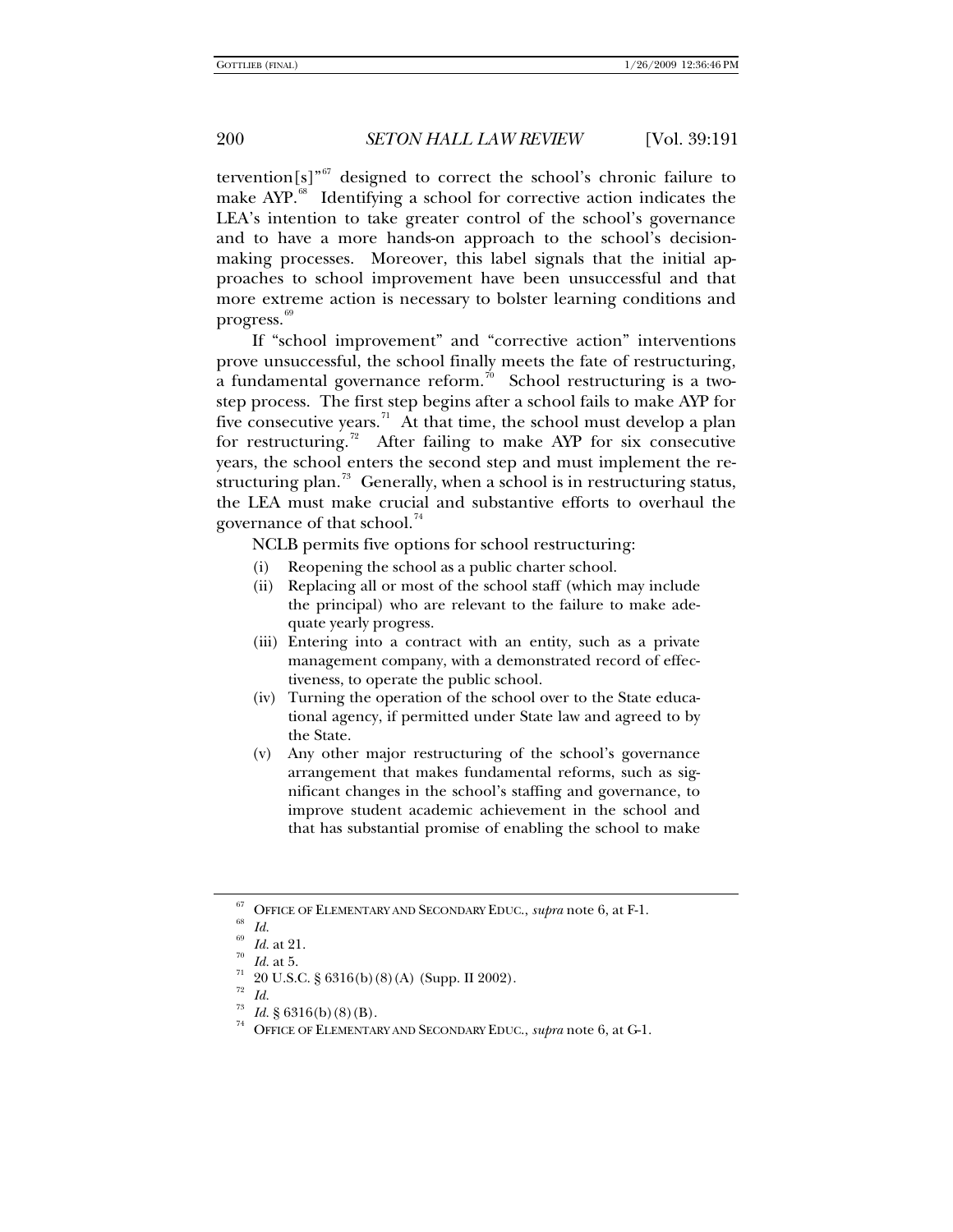adequate yearly progress . . . .[75](#page-10-0)

Federal regulations explain the kind of restructuring contemplated by NCLB. These rules define restructuring as a "major reorganization of a school's governance arrangement" by a LEA that: "(1) makes fundamental reforms . . . to improve student academic achievement in the school; (2) has substantial promise of enabling the school to make AYP  $\dots$ ; and (3) is consistent with State law."<sup>6</sup>

NCLB's restructuring provision unambiguously requires fundamental reforms in school governance. The concept of fundamental reform is even more apparent when the restructuring option is viewed in the context of its precipitating sanctions of "school improvement" and "corrective action." To demonstrate just how pervasively this theme is woven into each of the five options, it is vital to briefly analyze each option. Option (i) permits the school to close and reopen as a charter school. $\pi$ 

Option (ii), the turnaround option, $\frac{78}{10}$  $\frac{78}{10}$  $\frac{78}{10}$  imposes fundamental change by requiring schools to replace staff who are responsible for the school's failure, including the principal.<sup>[79](#page-10-4)</sup> While entire staff replacement is a viable route under this option, research indicates that many of these schools are "turned around" by merely replacing the principal or members of the administration.<sup>[80](#page-10-5)</sup> Often, there will not be substantial teacher replacement in these schools. For that reason, turnaround is a common option for satisfying NCLB's restructuring provision because it only has a minimal impact on the teachers re-maining in a restructured school.<sup>[81](#page-10-6)</sup> Nevertheless, this option constitutes a fundamental reform because it literally changes the composition of the governing body at the school.

Option (iii), the contracting option, requires fundamental governance change by compelling a school to contract out to a private or non-profit organization.<sup>[82](#page-10-7)</sup> The school district closes the school and

 $75\;$  20 U.S.C. § 6316(b)(8)(B).

 $^{76}$  34 C.F.R. § 200.43 (2007).

<span id="page-10-2"></span><span id="page-10-1"></span><span id="page-10-0"></span><sup>&</sup>lt;sup>77</sup> 20 U.S.C. § 6316(b)(8)(B)(i) (Supp. II 2002). Since this option is the crux of the present Comment, it will be further analyzed in Parts III and IV.

<span id="page-10-4"></span><span id="page-10-3"></span>CTR. FOR COMPREHENSIVE SCH. REFORM AND IMPROVEMENT, SCHOOL RESTRUCTURING UNDER NCLB: WHAT WORKS WHEN? A GUIDE FOR EDUCATION LEADERS 3 (2006). Some scholars have referred to this option as the "reconstitution" option. *E.g.*, BETTY MALEN ET AL., RECONSTITUTING SCHOOLS: "TESTING" THE "THEORY OF ACTION" 113-32 (2002).

 $20 \text{ U.S.C. }$ § 6316(b)(8)(B)(ii).

<span id="page-10-6"></span><span id="page-10-5"></span><sup>80</sup> CTR. FOR COMPREHENSIVE SCH. REFORM AND IMPROVEMENT, *supra* note 78, at 43.

<span id="page-10-7"></span> $82$  20 U.S.C. § 6316(b)(8)(B)(iii).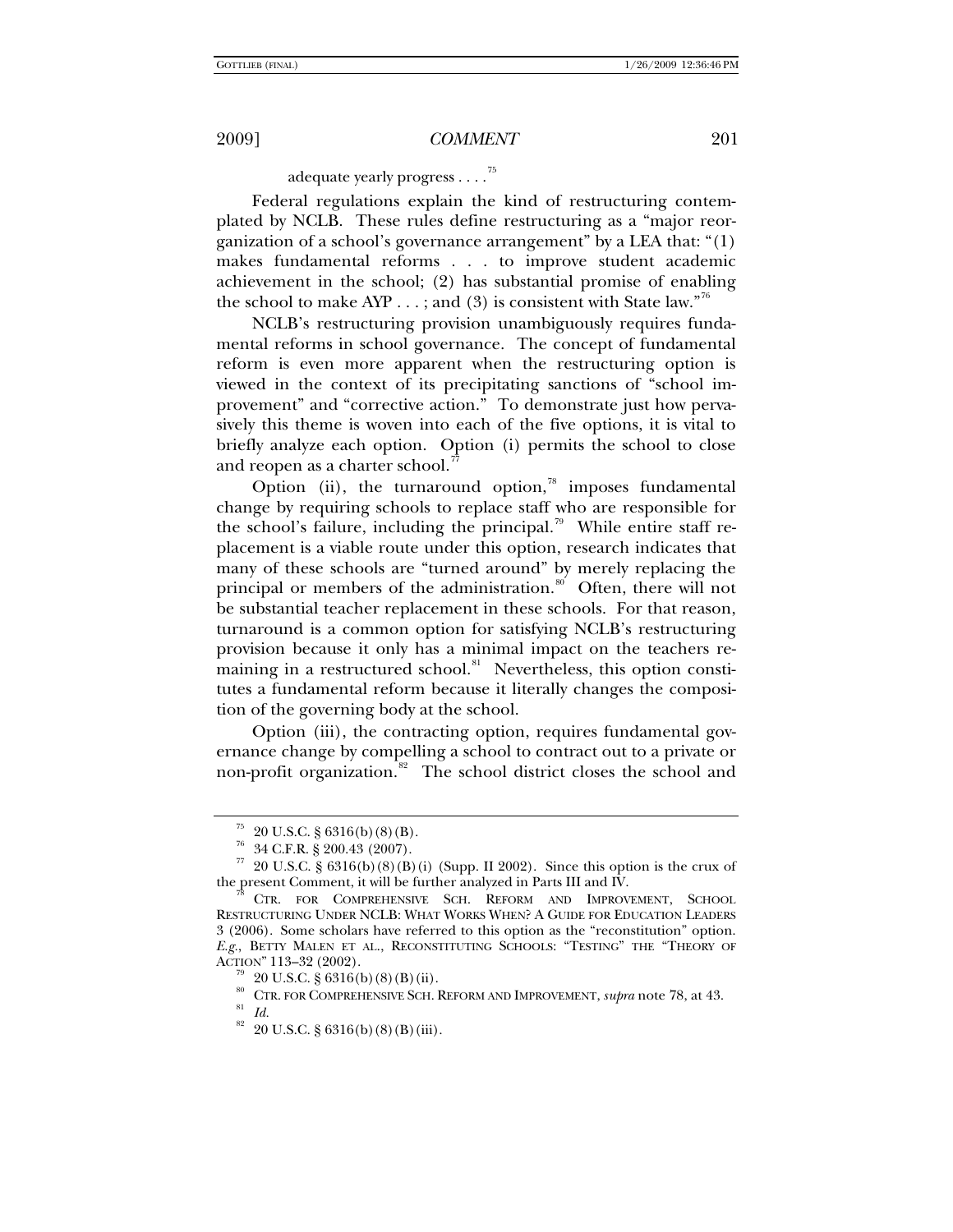reopens it as a school managed by an outside governing unit with a well-established record of success, such as an education management organization (EMO).<sup>[83](#page-11-0)</sup> The school district selects the EMO to man-age the school and monitors the EMO's performance.<sup>[84](#page-11-1)</sup> The district retains some level of control because it can rescind the contract if student achievement does not improve.<sup>[85](#page-11-2)</sup> This option represents a substantial reform because it involves an entirely innovative governance model. American education institutions have historically been public enterprises.<sup>[86](#page-11-3)</sup> Therefore, contracting out a public enterprise (i.e., a traditional public school) to a private entity is a radically novel alternative.

Option (iv), known as a state takeover, also requires fundamental change by turning the school operations over to the  $SEA$ .<sup>[87](#page-11-4)</sup> There are compelling reasons why an LEA would command a state takeover. The LEA might invite such action when the district is unable to govern the restructuring decision process for all of the failing schools in its district.<sup>[88](#page-11-5)</sup> A district may adopt this option if it does not have the capability to manage the implementation of restructuring in each in-dividual school, because such oversight is logistically impossible.<sup>[89](#page-11-6)</sup> Analogous to the other restructuring options, this option represents a significant reform because of the longstanding tradition of local educational control in our society.

Finally, option (v) permits the school to restructure by choosing another form of major restructuring.<sup>[90](#page-11-7)</sup> The statutory provision explicitly requires fundamental reforms in governance with "substantial promise" of allowing the school to make AYP.<sup>[91](#page-11-8)</sup> Although the law does not specify how this option can be implemented, proposed examples include significant changes to accommodate the needs of a small sub-group of under-achieving students, such as creating smaller learning communities. $92$  This restructuring option may also be help-

<sup>85</sup> *Id.*

<sup>&</sup>lt;sup>83</sup> CTR. FOR COMPREHENSIVE SCH. REFORM AND IMPROVEMENT, *supra* note 78, at 7.<br><sup>85</sup> *Id.* 

<span id="page-11-4"></span><span id="page-11-3"></span><span id="page-11-2"></span><span id="page-11-1"></span><span id="page-11-0"></span><sup>86</sup> William Haft, *Charter Schools and the Nineteen Century Corporation: A Match Made in the Public Interest*, 30 ARIZ. ST. L.J. 1023, 1024 (1998).<br><sup>87</sup> 20 U.S.C. § 6316(b)(8)(B)(iv) (Supp. II 2002).

<sup>88</sup> CTR. FOR COMPREHENSIVE SCH. REFORM AND IMPROVEMENT, *supra* note 78, at 19. 89 *Id.*

<span id="page-11-9"></span><span id="page-11-8"></span><span id="page-11-7"></span><span id="page-11-6"></span><span id="page-11-5"></span><sup>20</sup> U.S.C. §  $6316(b)(8)(B)(v)$ . The broad, and somewhat ambiguous, language of option (v) indicates that this option is really a catch-all, encompassing the scope and essence of the restructuring provision. The four preceding options are examples of how the catch-all may be practically implemented.<br><sup>91</sup> *Id.*<br><sup>92</sup> CER FOR COMPRIMENT SOLUTIONALLY LIBROUGHTMENT

<sup>92</sup> CTR. FOR COMPREHENSIVE SCH. REFORM AND IMPROVEMENT, *supra* note 78, at 8.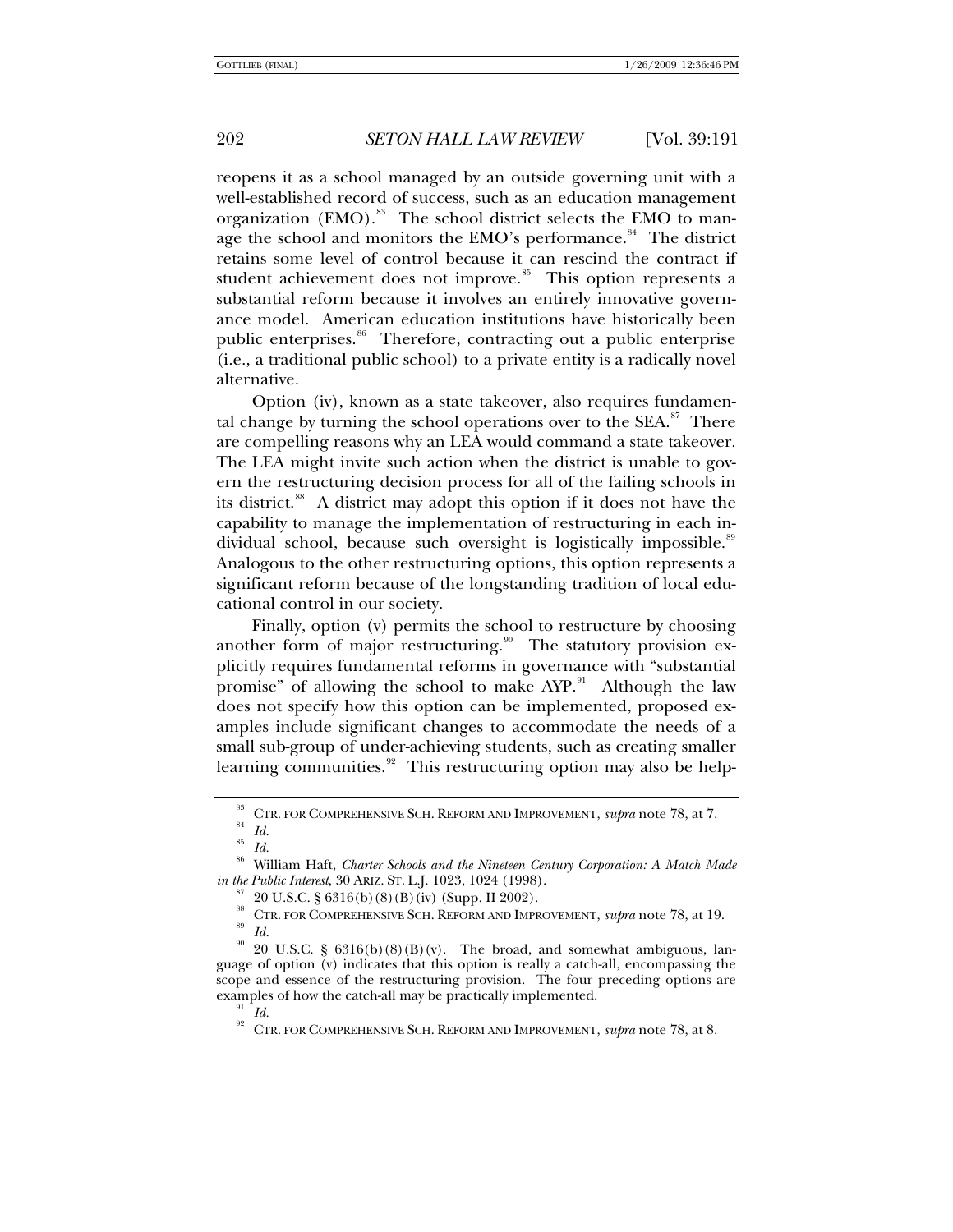ful for schools in which a new leader has been hired and, while the school continues to fail to make AYP, the new leader has achieved some improvements, albeit not a satisfactory turnaround.<sup>[93](#page-12-0)</sup> In this instance, there is the expectation that with training and support, the new leader can become a "turnaround" leader.<sup>[94](#page-12-1)</sup>

#### *D. America's Public Schools Are "Restructuring"*

In the aftermath of NCLB's passage, SEAs and LEAs face the daunting task of ensuring academic achievement and progress. Since many schools are now in the restructuring phase, or rapidly approaching this point, an analysis of the restructuring provision is both a relevant and important discussion. However, NCLB gives very little guidance on how restructuring should be implemented,  $\frac{95}{10}$  $\frac{95}{10}$  $\frac{95}{10}$  notwithstanding its palpable effect.

In the 2005–06 school year, approximately six hundred schools in the nation were in the restructuring phase. $96$  Since many more schools will meet this fate in the upcoming years, school restructuring will have significant consequences, not just for state and national leaders, but for communities across the nation. $97$  Statistical projections estimate that nearly 2000 schools will be in restructuring in the  $2007-08$  school year and 3200 schools in the 2008–09 school year.<sup>[98](#page-12-5)</sup>

<span id="page-12-3"></span>Bryan C. Hassel, Emily Ayscue Hassel & Lauren Morando Rhim, *Introduction: Overview of Restructuring*, *in* HANDBOOK ON RESTRUCTURING AND SUBSTANTIAL SCHOOL IMPROVEMENT 9, 10 (Herbert J. Walberg ed., 2007) (citing National Center for Education Statistics, *Participation in Education* (Washington D.C., 2005)), *available at* http://www.centerii.org/survey/downloads/Restructuring%20Handbook.pdf. This is not even an accurate representation of low-performing schools, since most states have not been tracking AYP long enough for schools to enter restructuring.  $Id$ .

<span id="page-12-4"></span><sup>97</sup> See, e.g., RON BRADY, CAN FAILING SCHOOLS BE FIXED? 28–31 (2003), *available at* http://www.edexcellence.net/doc/failing\_schools.pdf.

<span id="page-12-5"></span>Hassel et al., *supra* note 96, at 10 (citing Center on Education Policy, *From the Capital to the Classroom: Year Four of the No Child Left Behind Act* (Washington D.C., 2006)). Current periodicals also emphasize the growing number of schools in restructuring. *See, e.g.*, Diana Jean Schemo, *Bush Proposes Broadening the No Child Left Behind Act*, N.Y. TIMES, Jan. 25, 2007, at A1 ("[T]here were currently about 1,800 of these schools across the country, where students have failed to meet state targets for reading and math for more than five years.").

 $\frac{93}{94}$  *Id.* 

<sup>94</sup> *Id.*

<span id="page-12-2"></span><span id="page-12-1"></span><span id="page-12-0"></span><sup>&</sup>lt;sup>95</sup> Congress left to the states the standards to be set, the design of testing instruments, and the administration of accountability systems. West & Peterson, *supra* note 30, at 8–9. As a result, states differ in their methods of creating and implementing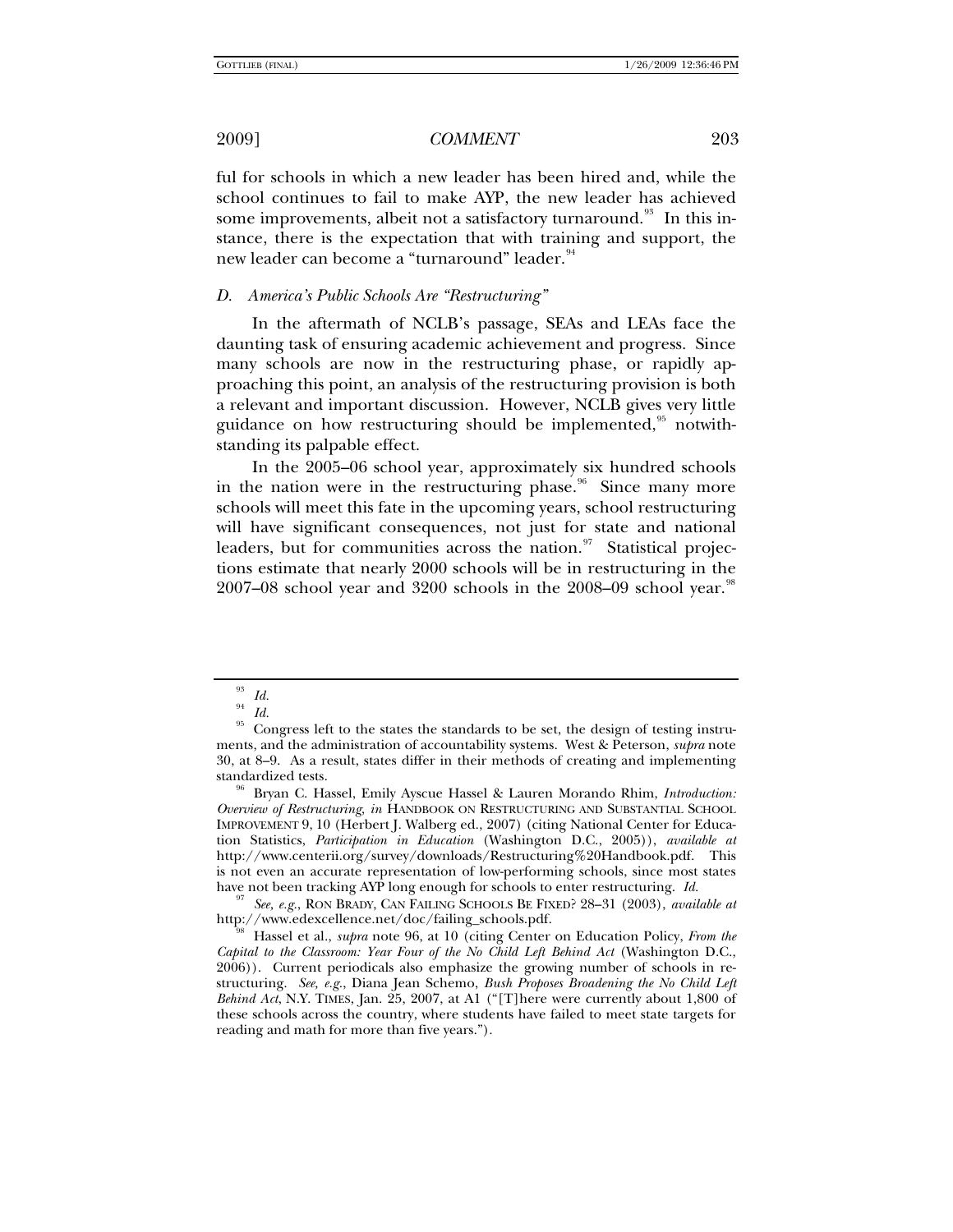Restructuring has been largely an urban phenomenon.<sup>[99](#page-13-0)</sup> In the 2005–06 school year, approximately ninety percent of schools in re-structuring were located in urban districts.<sup>[100](#page-13-1)</sup> Moreover, the restructuring in fifteen school districts accounted for nearly one-half of all schools in restructuring.<sup>[101](#page-13-2)</sup>

Although NCLB delineates five options for restructuring, the precise courses of action are omitted from the statute's text.<sup>[102](#page-13-3)</sup> Consequently, specific approaches to each of the restructuring options vary widely among the states.<sup>[103](#page-13-4)</sup> Most states have opted for a hands-off approach, attained through option  $(v)$ .<sup>[104](#page-13-5)</sup> The Government Accountability Office reported that forty percent of schools facing restructuring selected option (v), thereby making "other" changes, such as cre-ating smaller learning communities.<sup>[105](#page-13-6)</sup> However, such minor steps toward restructuring are incompatible with the goal of NCLB's restructuring provision, which explicitly requires fundamental re-form.<sup>[106](#page-13-7)</sup> The federal government intended for the restructuring provision to serve as a last resort, only after the school has failed to meet AYP for several consecutive years and the preceding penalties have proven unsuccessful.<sup>[107](#page-13-8)</sup> SEAs and LEAs that "restructure" by merely creating smaller learning communities, replacing a few teachers, or changing textbook publishers are not adhering to the requirement of fundamental reform. Each state has a legal responsibility to ensure compliance with the federal mandate of a fundamental reform.<sup>[108](#page-13-9)</sup>

<span id="page-13-2"></span><span id="page-13-1"></span><span id="page-13-0"></span><sup>99</sup> Julie Kowal & Bryan C. Hassel, *Remedies in Action: Four "Restructured" Schools*, *in*  NO REMEDY LEFT BEHIND: LESSONS FROM A HALF-DECADE OF NCLB 267, 269 (Frederick M. Hess & Chester E. Finn Jr. eds., 2007).<br>
<sup>100</sup> *Id.*<br>
<sup>101</sup> *Id.*<br>
<sup>102</sup> 20 U.S.C. § 6316(b)(8)(B) (Supp. II 2002).<br>
<sup>103</sup> WOLF DIBIASE, *supra* note 12, at 3.<br>
<sup>104</sup> *Id.*<br>
<sup>105</sup> David J. Hoff, *Some Schools Take No R* 

<span id="page-13-6"></span><span id="page-13-5"></span><span id="page-13-4"></span><span id="page-13-3"></span>Sept. 12, 2007, at 21. Although option (v) has been interpreted as a laissez-faire approach, this Comment contends that Congress actually intended for that option to

<span id="page-13-9"></span><span id="page-13-8"></span><span id="page-13-7"></span>be just as drastic a measure as the other four options in the restructuring provision.<br>
<sup>106</sup> See 20 U.S.C. § 6316(b).<br>
<sup>107</sup> WOLF DIBIASE, *supra* note 12, at 3.<br>
<sup>108</sup> This Comment seeks to analyze and interpret the res and demonstrate how individual state laws either promote or inhibit successful restructuring. The ongoing and contentious debate about assessing academic achievement and methods for accountability is beyond the scope of this Comment.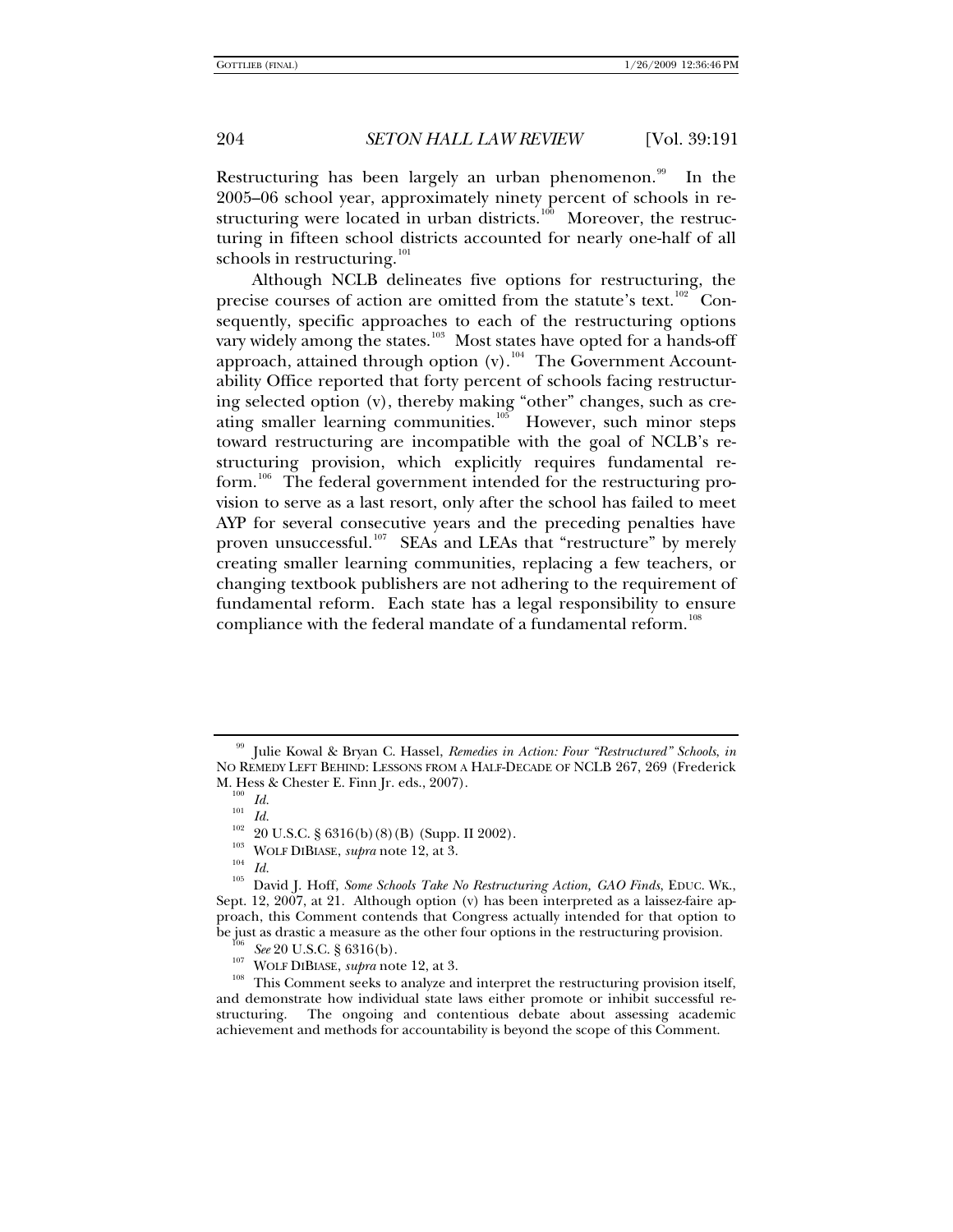## III. CHARTER SCHOOLS: ALTERNATIVES TO THE TRADITIONAL PUBLIC SCHOOL FRAMEWORK

#### *A. What Is a Charter School?*

Charter schools are "legally and fiscally"<sup>[109](#page-14-0)</sup> autonomous public schools operated under a charter granted by a state's government. $110$ A charter school's grant may be authorized by various entities. Depending on state laws, charter school authorizers may include state education boards, universities, and most commonly, local school dis-tricts.<sup>[111](#page-14-2)</sup> The founding charter is a legal agreement between the authorizer and the school's governing body, which describes the school's management, goals, and autonomy.<sup>[112](#page-14-3)</sup> Typically, charter schools are founded and established by educators, community groups, or private organizations that function under a contract, gen-erally for three to five years.<sup>[113](#page-14-4)</sup> The majority of charter schools in the United States are new schools starting from scratch, while the "closeand-reopen" option—whereby a traditional public school closes and reopens as a charter school (as would be the case with NCLB restructuring)—is less common. $114$ 

The steady growth of the charter school movement has garnered national, albeit controversial, attention. Currently, forty states and

<span id="page-14-1"></span><span id="page-14-0"></span><sup>&</sup>lt;sup>109</sup> Vergari, *supra* note 5, at 2.<br><sup>110</sup> CHESTER E. FINN, BRUNO V. MANNO & GREGG VANOUREK, CHARTER SCHOOLS IN ACTION: RENEWING PUBLIC EDUCATION 14–15 (2000). The charter school movement was created in the midst of stagnant results in education and rose to prominence with the backing of two powerful reform movements, the accountability and choice movements. Tom Loveless, *Charter School Achievement and Accountability*, *in* NO CHILD LEFT BEHIND?: THE POLITICS AND PRACTICE OF SCHOOL ACCOUNTABILITY 177, 177–78 (Paul E. Peterson & Martin R. West eds., 2003). The charter school movement began in 1991, when Minnesota passed the first charter school law, with California following suit in 1992. U.S. Charter Schools, *History of Charter Schools*, http://www. uscharterschools.org/pub/uscs\_docs/o/history.htm (last visited Jan. 7, 2008). By 1995, nineteen states enacted charter laws, and by 2003, the number of states with charter laws expanded to forty. *Id.* The federal government has authenticated charter schools since the inception of the Public Charter Schools Program in 1994. Vergari, *supra* note 5, at 1.

<span id="page-14-2"></span>Paul A. Herdman, Nelson Smith & Cynthia Skinner, *Charter Schools and the New Federal Accountability Provisions*, EDUC. PERFORMANCE NETWORK POL'Y BRIEF, Mar. 2002, at 5.<br><sup>112</sup> Matthew D. Arkin & Julie M. Kowal, Reopening as a Charter School 4

<span id="page-14-3"></span><sup>(2005),</sup> *available at* http://www.centerforcsri.org/pubs/restructuring/Knowledge

<span id="page-14-5"></span><span id="page-14-4"></span>Issues2Chartering.pdf.<br><sup>113</sup> TODD M. ZIEBARTH, CLOSING LOW-PERFORMING SCHOOLS AND REOPENING THEM<br>AS CHARTER SCHOOLS: THE ROLE OF THE STATE 1 (2004).

<sup>&</sup>lt;sup>114</sup> ARKIN & KOWAL, *supra* note 112, at 5.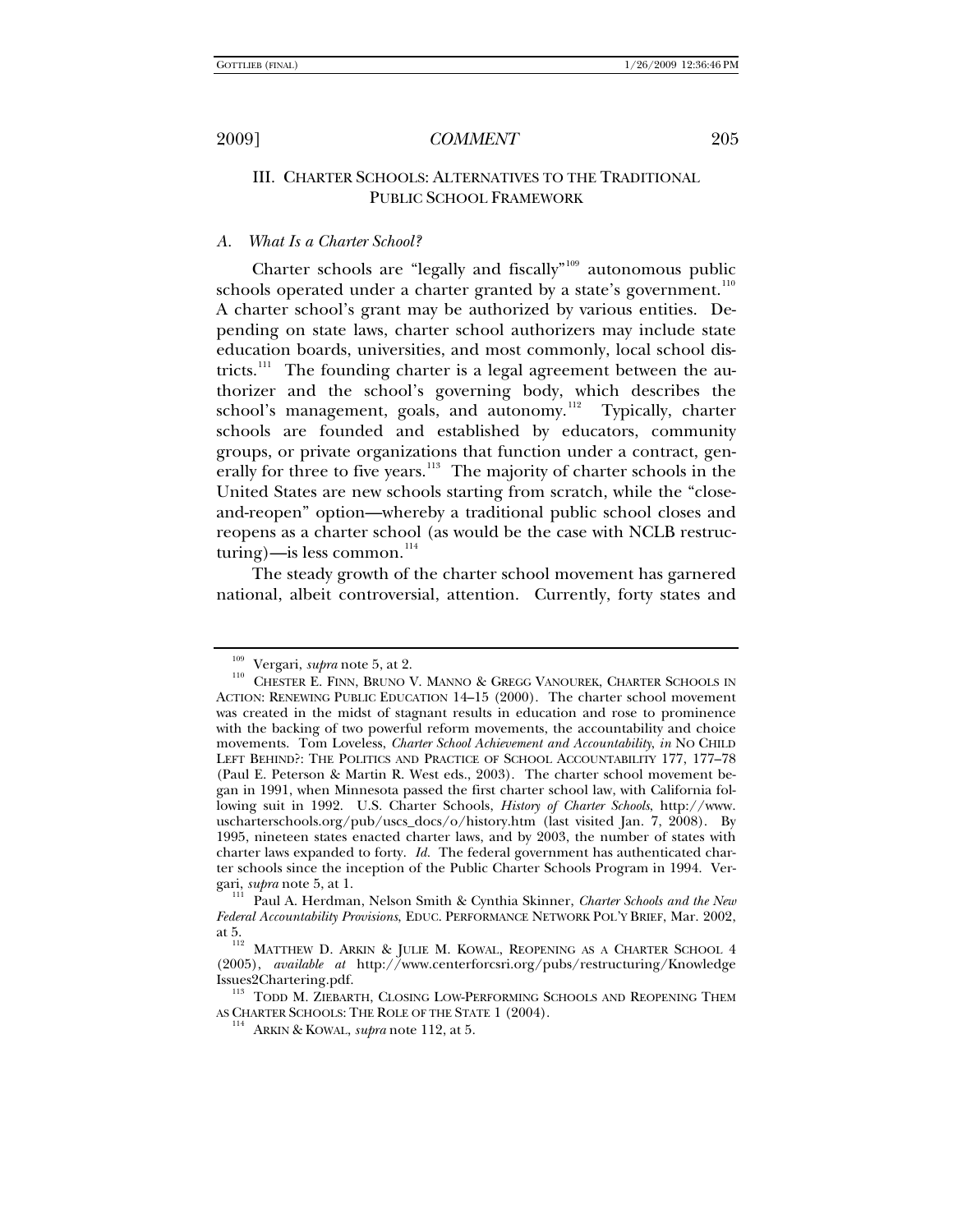the District of Columbia have charter school laws.<sup>[115](#page-15-0)</sup> Moreover, there are an estimated 4303 charter schools throughout the country, and 1,259,571 students attending such schools.<sup>[116](#page-15-1)</sup> For the 2008–09 school year, 355 new charter schools opened nationwide.<sup>[117](#page-15-2)</sup>

Statistics, however, do not truly capture the essence of what it means to be a charter school. In order to understand the phenomenon and its implications, a proper examination explores how charter schools differ from traditional public schools. First and foremost, charter schools are independent from the school district and are given a higher degree of autonomy in managing the school in ex-change for a greater degree of accountability.<sup>[118](#page-15-3)</sup> A major reason often cited for the rapid expansion of the charter school movement is the privilege to be "exempt from burdensome, stifling, innovation killing features" of the traditional public school model.<sup>[119](#page-15-4)</sup> The charter school concept has been depicted as an understated but powerful method of offering innovative choice in public education without the characteristic micromanagement of government bureaucracies.<sup>[120](#page-15-5)</sup> Charter schools share certain qualities of traditional public schools in that they receive government funding and cannot charge tuition.<sup>[121](#page-15-6)</sup> However, charter schools are exempt from many state restrictions

<span id="page-15-0"></span> $^{115}\,$  NAT'L ALLIANCE FOR PUB. CHARTER SCHS., GROWTH AND QUALITY IN THE CHARTER SCHOOL MOVEMENT: 2008 DASHBOARD 1 (2008), http://www.publiccharters.org/files/<br>publications/Charter\_Dashboard\_2008.pdf.

<span id="page-15-1"></span><sup>&</sup>lt;sup>116</sup> Id. The Center for Education Reform reports slightly different statistics for the 2008–09 school year: 4568 charter schools, and 1,341,687 students in charter schools. Ctr. for Educ. Reform, *National Charter School Data: 2008–2009 New School Estimates*, http://www.edreform.com/\_upload/CER\_charter\_numbers.pdf (last visited Dec. 28,

<span id="page-15-2"></span><sup>2008).&</sup>lt;br><sup>117</sup> Ctr. for Educ. Reform, *All About Charter Schools*, http://www.edreform.com/<br>index.cfm?fuseAction=document&documentID=1964 (last visited Dec. 28, 2008).

<span id="page-15-3"></span><sup>&</sup>lt;sup>118</sup> Robin D. Barnes, *Group Conflict and the Constitution: Race, Sexuality, and Religion: Black America and School Choice: Charting a New Course*, 106 YALE L.J. 2375, 2380 (1997) (citing National Survey and Analysis of Charter School Legislation: A Report to the Citizens of the State of Connecticut I-1 (Institute for Responsive Education Report

<span id="page-15-4"></span><sup>1996)). 119</sup> Robert J. Martin, *Rigid Rules for Charter Schools: New Jersey as a Case Study*, 36 RUTGERS L.J. 439, 442 (2005) (citing SEYMOUR B. SARASON, CHARTER SCHOOLS: ANOTHER FLAWED EDUCATION REFORM? vii (1998)).<br><sup>120</sup> Id. (citing Bruno V. Mano, *How Charter Schools are Different: Lessons and Implica-*

<span id="page-15-5"></span>*tions from a National Study*, 79 PHI DELTA KAPPAN 488 (1998)).<br><sup>121</sup> Joseph O. Oluwole & Preston C. Green, III, *Charter Schools Under the NLCB*:

<span id="page-15-6"></span>*Choice and Equal Educational Opportunity*, 22 ST. JOHN'S J. LEGAL COMMENT. 165, 177–78 (2007) (citing Aaron Jay Saiger, *The Last Wave: The Rise of the Contingent School District*, 84 N.C. L. REV. 857, 881 (2006) (commenting that charter schools are public because they "receive only public funds, and may not require tuition")).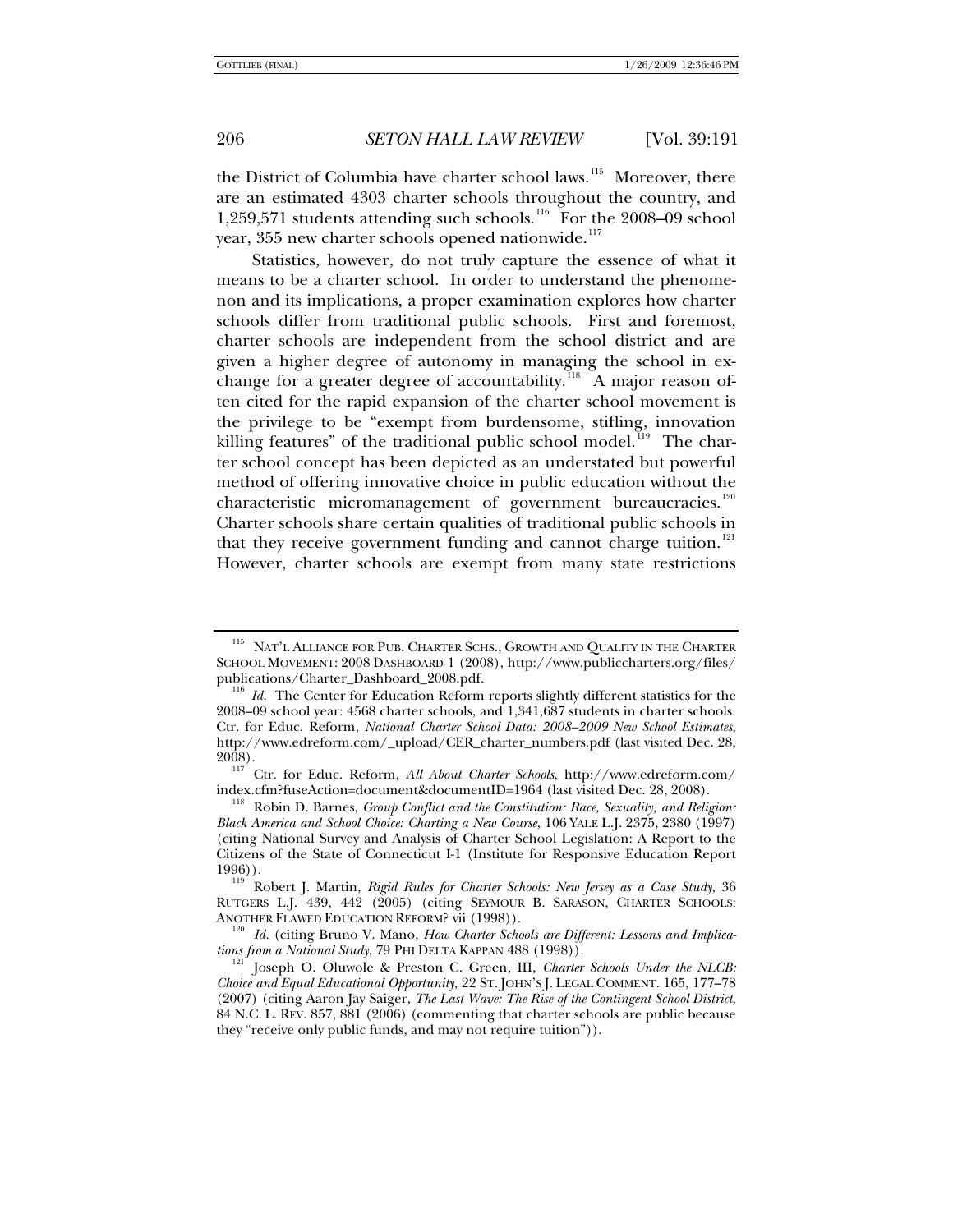and regulations in exchange for a promise to fulfill the educational mission enumerated in the charter grant.<sup>[122](#page-16-0)</sup>

Pursuant to federal law, the government has developed a definition that charter schools must satisfy in order to qualify for federal funding.<sup>[123](#page-16-1)</sup> Salient features of the charter school definition limit the term to public schools with certain qualities. For example, charter schools are "exempt from significant State or local rules that inhibit the flexible operation and management of public schools."<sup>[124](#page-16-2)</sup> The school must be nonsectarian in its programs, admission policies, and employment practices and not affiliated with a religious institution.<sup>[125](#page-16-3)</sup> Furthermore, the school is voluntary, may not charge tuition, and admits students on a lottery basis if more students apply for admission than can be accommodated.<sup>[126](#page-16-4)</sup>

The evolution of federal charter school legislation began with the IASA of 1994.<sup>[127](#page-16-5)</sup> The IASA was adopted two years after Minnesota enacted the first charter school law and at a time when very few other states had such legislation.<sup>[128](#page-16-6)</sup> Congress subsequently amended the federal legislation through the Charter School Expansion Act of 1998.<sup>[129](#page-16-7)</sup> Congress again amended the legislation as part of NCLB, which provided further funding opportunities for charter schools by enacting the Innovative Programs and the Public Charter Schools Program for the design and implementation of charter schools.<sup>[130](#page-16-8)</sup>

# *B. Charter Schools Are Laboratories for Reform[131](#page-16-9)*

The charter school movement is an ideal avenue for incubating change within the American public education system.<sup>[132](#page-16-10)</sup> As previously

<span id="page-16-10"></span><span id="page-16-2"></span><span id="page-16-1"></span><span id="page-16-0"></span><sup>122</sup> *Id.* <sup>123</sup> *See* Strengthening and Improvement of Elementary and Secondary Schools Act, Pub. L. No. 103-382, 108 Stat. 3518 (codified at 20 U.S.C. § 8061 (2000)), *repealed by* No Child Left Behind Act of 2001, Pub. L. No 107-110, 115 Stat. 1425 (codified at 20 U.S.C. §§ 7221-7225g (2000)).<br><sup>124</sup> 20 U.S.C. § 7221i(1)(A) (2000).<br><sup>125</sup> *Id.* § 7221i(1)(E).<br><sup>125</sup> *Id.* § 7221i(1)(F), (H).<br><sup>127</sup> *Id.* § 8061.<br><sup>128</sup> Martin, *supra* note 119, at 525 n.82.<br><sup>129</sup> Pub. L. No.

<span id="page-16-7"></span><span id="page-16-6"></span><span id="page-16-5"></span><span id="page-16-4"></span><span id="page-16-3"></span>more funding for and to impose greater accountability on charter schools." Martin,

<span id="page-16-8"></span>*supra* note 119, at 458.<br><sup>130</sup> Martin, *supra* note 119, at 458. (citing Pub. L. No 107-770, 115 Stat. 1425 (2002)).

<span id="page-16-9"></span><sup>(2002)).</sup> 131 Molly O'Brien, *Education and the Constitution: Shaping Each Other and the Next Century: Free at Last? Charter Schools and the "Deregulated" Curriculum*, 34 AKRON L. REV. 137, 139 (2000).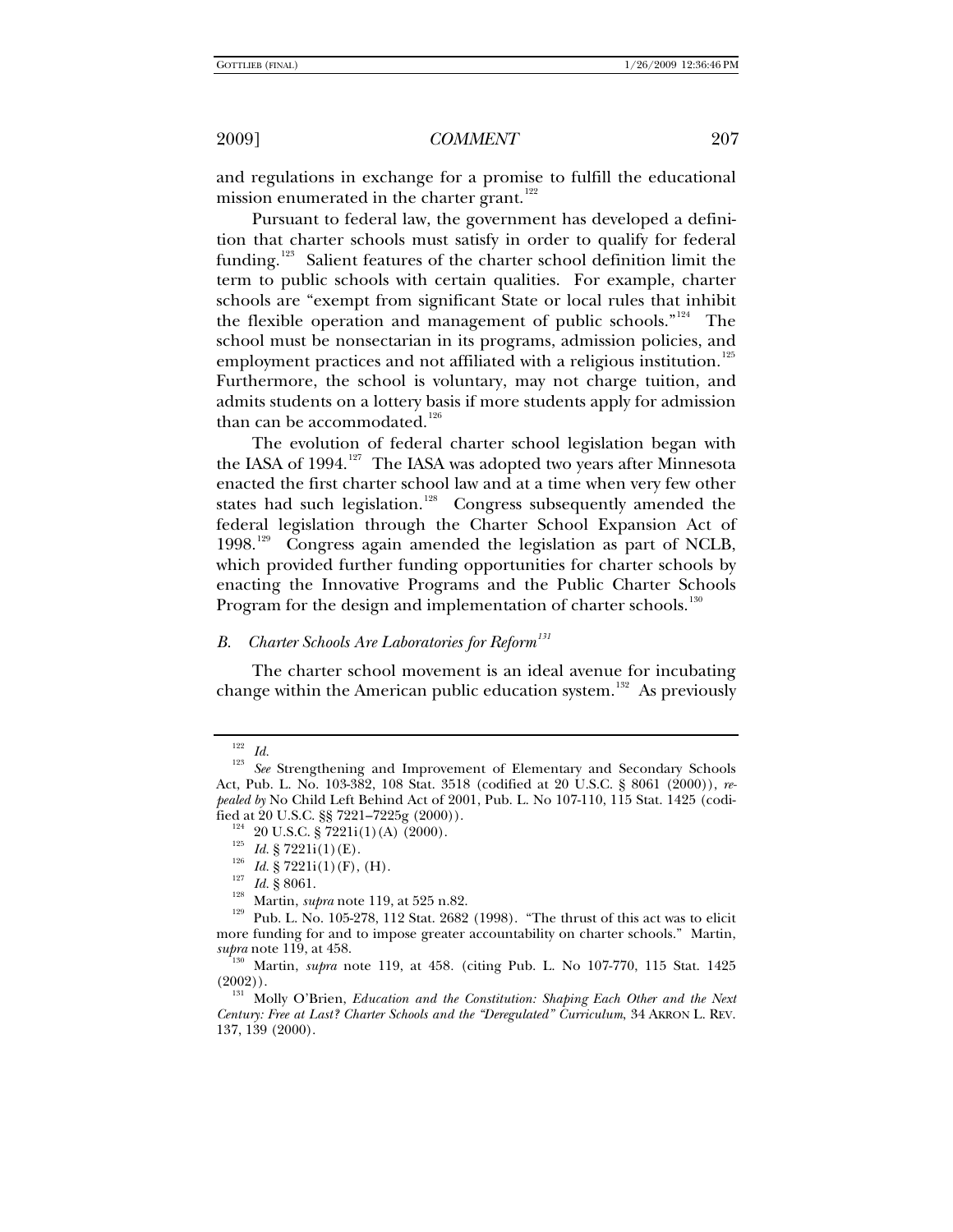mentioned, the majority of the schools currently in NCLB restructur-ing are located in low-income, minority school districts.<sup>[133](#page-17-0)</sup> Nationally, "charter schools serve a larger proportion of minority and low-income students."<sup>[134](#page-17-1)</sup> For example, in the 2004–05 school year, fiftyeight percent of charter school students belonged to a minority racial or ethnic group.<sup>[135](#page-17-2)</sup> Even more startling, fifty-four percent of charter school students were eligible for free or reduced-price lunch, $136$  and "charter schools are three times as likely to be located in big-city school districts as are traditional public schools."<sup>[137](#page-17-4)</sup> The fact that schools in NCLB restructuring and charter schools serve a similar population naturally leads to the proposition that the two can work hand-in-hand.

Charter school proponents embrace the concept of school choice as a way to increase competition among schools and offer necessary alternatives to "deteriorating, badly managed, and obsolete educational programs."<sup>[138](#page-17-5)</sup> Not only do charter schools serve the students within their school buildings, but they promote healthy competition by prompting the improvement of traditional public schools. Traditional public schools must improve or risk losing students and the funding attached to them.<sup>[139](#page-17-6)</sup> Of course, charter schools are not the only solution for incubating educational reform. However, because they have demonstrated growing success in advancing academic achievement among low-performing, disadvantaged students, and because they encourage flexibility, charter schools logically should be at the strategic forefront. $140$ 

<span id="page-17-6"></span><span id="page-17-5"></span><span id="page-17-4"></span><sup>137</sup> ARKIN & KOWAL, *supra* note 112, at 6.<br><sup>138</sup> Barnes, *supra* note 118, at 2380. <br><sup>139</sup> Although beyond the scope of this Comment, the robust debate about the effects of choice on traditional public school systems, particularly whether public schools are in fact induced to improve because of the success of charter schools,

<span id="page-17-7"></span>should be acknowledged. *See, e.g.*, BETTS ET AL., *supra* note 64, at 3–4.<br><sup>140</sup> NAT'L ALLIANCE FOR PUB. CHARTER SCHS., CREATING THE SCHOOLS OUR NATION NEEDS: NCLB REAUTHORIZATION AND THE PROMISE OF PUBLIC CHARTER SCHOOLS 1

<sup>&</sup>lt;sup>132</sup> Victoria J. Dodd, *American Public Education and Change: Not an Oxymoron*, 17 ST. LOUIS U. PUB. L. REV. 109, 120 (1997).

<span id="page-17-2"></span><span id="page-17-1"></span><span id="page-17-0"></span><sup>&</sup>lt;sup>153</sup> Kowal & Hassel, *supra* note 99, at 269.<br><sup>134</sup> Arkin & Kowal, *supra* note 112, at 5. 135 HOPES, FEARS AND REALITY: A BALANCED LOOK AT AMERICAN CHARTER SCHOOLS IN 2005 15 (Robin J. Lake & Paul T. Hill eds., 2005), *available at* http://eric.ed.gov/ ERICDocs/data/ericdocs2sql/content\_storage\_01/0000019b/80/27/ff/72.pdf. 136 ALISON CONSOLETTI & JEANNE ALLEN, <sup>2007</sup> ANNUAL SURVEY OF AMERICA'S

<span id="page-17-3"></span>CHARTER SCHOOLS 3, 10 (2007). Moreover, charter schools "target services to students at both ends of the instructional spectrum who are being failed by the 'onesize-fits-all' educational system: teen parents, special education students, adjudicated youth, English language learners."  $Id$ .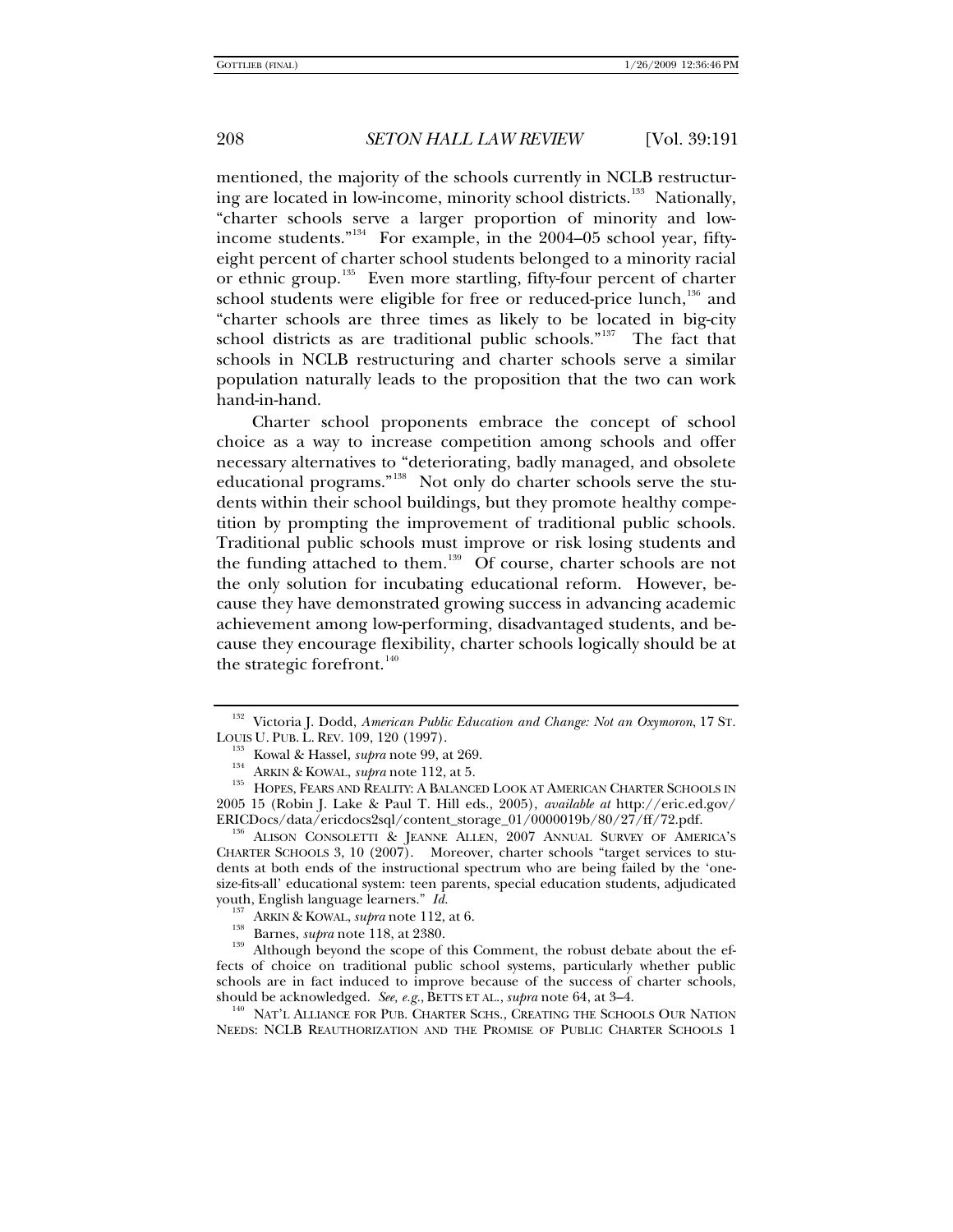The most unique characteristic of a charter school is that its continued existence is tied to its performance.<sup> $141$ </sup> Unlike a traditional public school, the threat of being closed down constantly looms over a charter school. As noted earlier, the charter school movement stemmed from an era where accountability and choice were pervasive themes in education.<sup>[142](#page-18-1)</sup> However, a potential conflict exists between these dueling themes. A requisite element of choice is that the school is free to create its own goals and to govern itself independ-ently.<sup>[143](#page-18-2)</sup> On the other hand, accountability systems impede upon the concepts of choice and freedom—defining benchmarks for achieve-ment reduces the autonomy of charter schools.<sup>[144](#page-18-3)</sup> In turn, charter schools with below-level test scores are in jeopardy of closing down, even if parents choose to send their children to these "autonomous" schools. $145$ 

### IV. HARMONIZING NCLB AND CHARTER SCHOOL LAWS: CAN THE TWO JOIN TOGETHER TO FORM A UNITED FRONT?

An analysis of charter schools must begin with a simple truth: not all charter laws are created equal. An obvious yet often overlooked attribute of charter schools is that they are creatures of state law and, therefore, the level of autonomy varies significantly from state to state.<sup>[146](#page-18-5)</sup> The strength of a charter school law directly bears upon the "quantity and viability" of charter schools.<sup>[147](#page-18-6)</sup> Expanding upon this issue is another fact: NCLB's restructuring provision requires fundamental change in a school's governance. Naturally, state

<sup>(2007),</sup> *available at* http://www.publiccharters.org/files/publications/file\_NAPCS\_ NCLB\_Statement\_Singles\_for\_Web\_1\_.pdf. Under NCLB, chartering need not be the first alternative to improving a school, but rather the last option after a school has passed through the phases of "school improvement" and "corrective action." *See*

<span id="page-18-6"></span><span id="page-18-5"></span>

<span id="page-18-4"></span><span id="page-18-3"></span><span id="page-18-2"></span><span id="page-18-1"></span><span id="page-18-0"></span>Hassel et al., *supra* note 96, at 10.<br>
<sup>141</sup> Barnes, *supra* note 118, at 2407.<br>
<sup>142</sup> Loveless, *supra* note 110, at 177.<br>
<sup>143</sup> *Id.* at 192.<br>
<sup>145</sup> *Id.*<br>
<sup>146</sup> ARKIN & KOWAL, *supra* note 112, at 4.<br>
<sup>146</sup> ARKIN & KO *Laws Across the States: Ranking and Scorecard*, at iv–vi, tbl. 1 (8th ed. 2004)). Note that "strong laws" are not laws that impose more rules, but just the opposite—laws that allow for greater flexibility. *Id.* at 511.The notions of quantity and viability will be fleshed out in the upcoming section, but a basic understanding is necessary. Both terms denote the level and range of capability granted under state law. Quantity refers to the number of charter schools permitted under state law. Viability refers to the charter school's freedom to institute an innovative structure while simultaneously adhering to the state law's regulations and guidelines.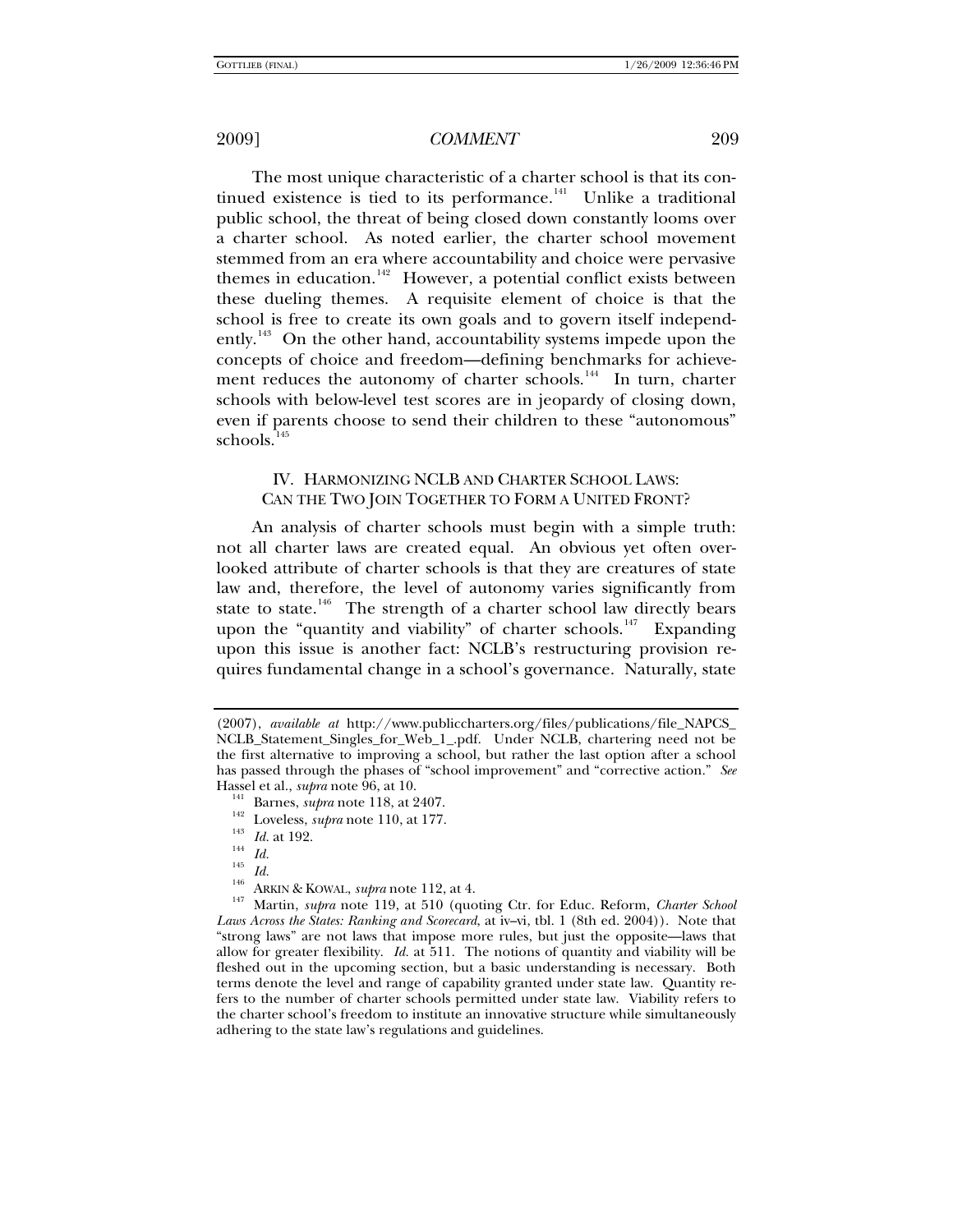charter laws that do not allow for fundamental change are incompatible with the federal law.

Many states have promulgated rules on the extent to which char-ter conversion is a permissible restructuring option under NCLB.<sup>[148](#page-19-0)</sup> These practices fall into three categories: (1) states permitting charter conversions; (2) states disallowing them; or (3) states that are si-lent on chartering options.<sup>[149](#page-19-1)</sup> The relationship between state laws and NCLB's restructuring options that radically alter a school's governance structure are examined in the forthcoming sub-sections.

## *A. "Going Charter" Under NCLB Should Symbolize the Opportunity to Start Fresh*

In theory, chartering under NCLB allows a public school to re-open with a "clean slate."<sup>[150](#page-19-2)</sup> The framework gives the school greater flexibility than the traditional public school model. When a school starts fresh, it has the freedom to "build [its] culture, routines, and systems from the ground up" and "an opportunity to develop from the start the kind of coherence that is a hallmark of effective schools."<sup>[151](#page-19-3)</sup> However, starting fresh is unlikely to be successful unless state lawmakers develop sound and adaptable systems to implement  $\mathbf{it}$ <sup>[152](#page-19-4)</sup>

In reality, charter schools often are not afforded a truly clean slate. Many charter laws bog down conversion charters with excessive baggage.<sup>[153](#page-19-5)</sup> As a result, these laws either provide disincentives for schools to convert or they undermine the flexibility essential for a charter school to succeed as a restructured school. The effect is that, in many states, a charter school's "institutional design is not all that different from traditional public schools."<sup>[154](#page-19-6)</sup> If the purpose of restructuring is to provide "a fresh start, a blank slate, a New Deal," then this end is not achieved by rigid state laws.<sup>[155](#page-19-7)</sup> Rather, the result

<span id="page-19-0"></span><sup>&</sup>lt;sup>148</sup> TODD ZIEBARTH, ECS STATENOTES ACCOUNTABILITY: STATE POLICIES FOR SCHOOL RESTRUCTURING 1 (2004), *available at* http://www.ecs.org/clearinghouse/57/02/<br>5702.pdf.<br><sup>149</sup> Segid at 5

<span id="page-19-2"></span><span id="page-19-1"></span><sup>&</sup>lt;sup>149</sup> See id. at 5.<br><sup>150</sup> ARKIN & KOWAL, *supra* note 112, at 5.<br><sup>151</sup> BRYAN C. HASSEL & LUCY STEINER, STARTING FRESH: A NEW STRATEGY FOR RESPONDING TO CHRONICALLY LOW PERFORMING SCHOOLS 3 (2003), *available at* 

<span id="page-19-7"></span><span id="page-19-6"></span><span id="page-19-5"></span><span id="page-19-4"></span><span id="page-19-3"></span>http://www.publicimpact.com/high-stakes/startingfresh.pdf.<br><sup>152</sup> Id. at 5.<br><sup>153</sup> Nelson Smith, *Charters as a Solution? So Far, States and Districts Have Opted for Anything But, EDUC. NEXT, Winter 2007, at 59.* 

<sup>&</sup>lt;sup>154</sup> Jeffries, *supra* note 37, at 63.<br><sup>155</sup> Smith, *supra* note 153, at 59.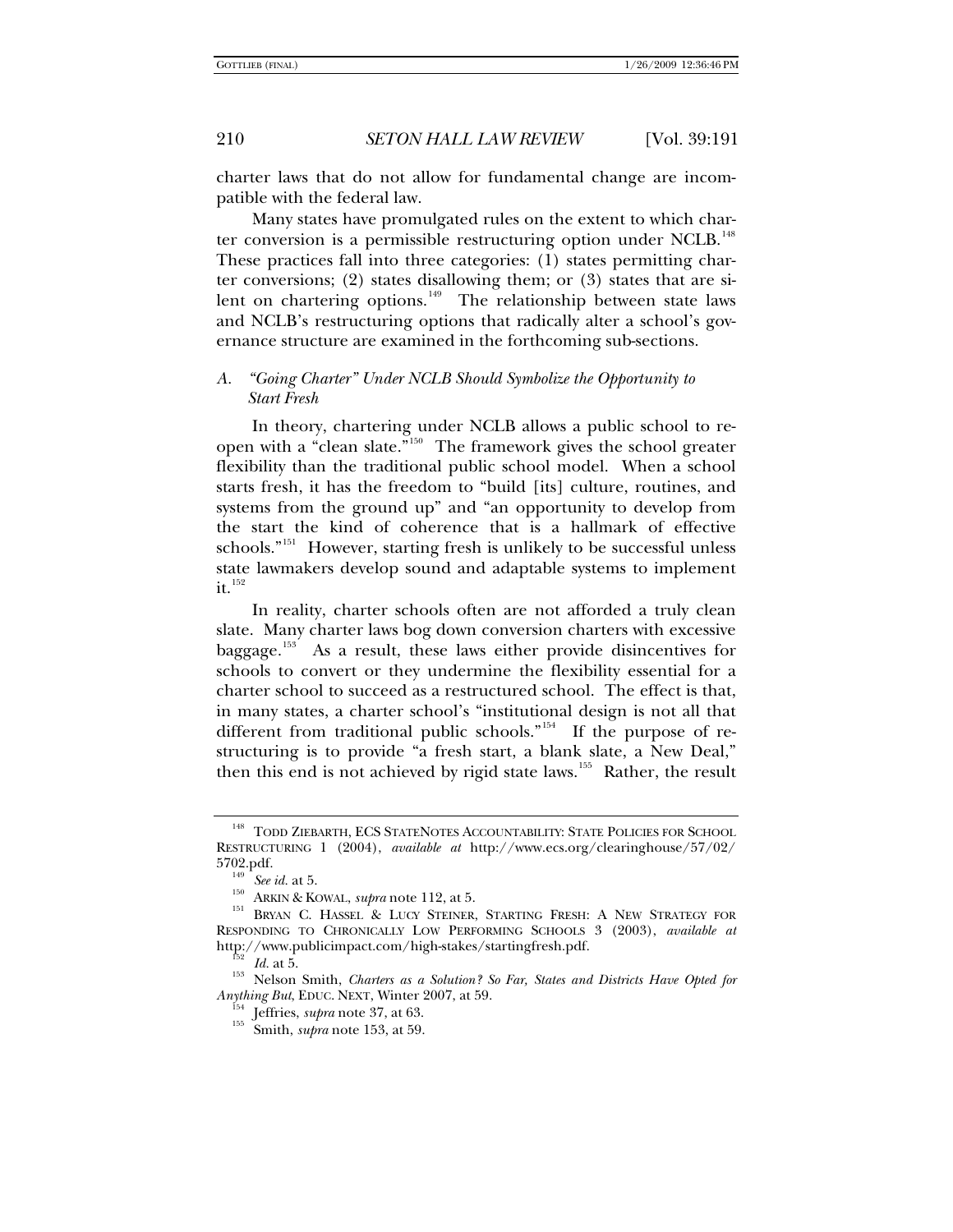is that the conversion charter school is structurally indistinguishable from the traditional public school.

Simply labeling a school a "charter" could not have been what Congress intended when including chartering as a restructuring option under NCLB. A mere "charter" label is certainly not a step in the direction toward fundamental reform intended by NCLB's restructuring provision. To the contrary, each restructuring option requires a substantial reorganization of a school's governance that will enable the school to make AYP.<sup>[156](#page-20-0)</sup> The chartering option is no different—the restructured school, that is the newly created charter school, must be fundamentally different than the original school that failed to meet AYP for six consecutive years. Thus, a charter conversion that does not yield such a reform in governance is impermissible under NCLB.

# *B. Conditions for Success: Autonomy, Flexibility, and Adequate Resources*

Based on this analysis of individual state charter laws, this Comment proposes three indispensable characteristics of the kind of charter law contemplated by NCLB's restructuring provision: (1) autonomy, (2) flexibility, and (3) adequate resources. Charter laws that do not contain these characteristics result in schools that are materially indistinguishable from traditional public schools and thus inconsistent with NCLB's goal of fundamental reform. Since these three elements are abstract concepts, this Comment also outlines concrete examples of each element.

1. Autonomy

Autonomy is an indispensable characteristic of a strong charter school law, because it gives charter schools the ability to make independent decisions regarding structure and governance, free from bureaucratic constraints.[157](#page-20-1) Concrete examples of autonomy in charter school laws include sovereignty to plan curriculum and freedom from collective bargaining agreements.

<span id="page-20-1"></span><span id="page-20-0"></span><sup>156 34</sup> C.F.R. § 200.43 (2007). 157 William Haft, *Charter Schools and the Nineteenth Century Corporation: A Match Made in the Public Interest*, 30 ARIZ. ST. L.J. 1023, 1058 (1998) (citing Chester Finn et al., *Charter Schools in Action: Final Report, Part III*, at 2 (1997) ("Under a strong law, the state's charter schools are essentially self-governing . . . . They are accountable for their results but free to produce those results as they see fit.")).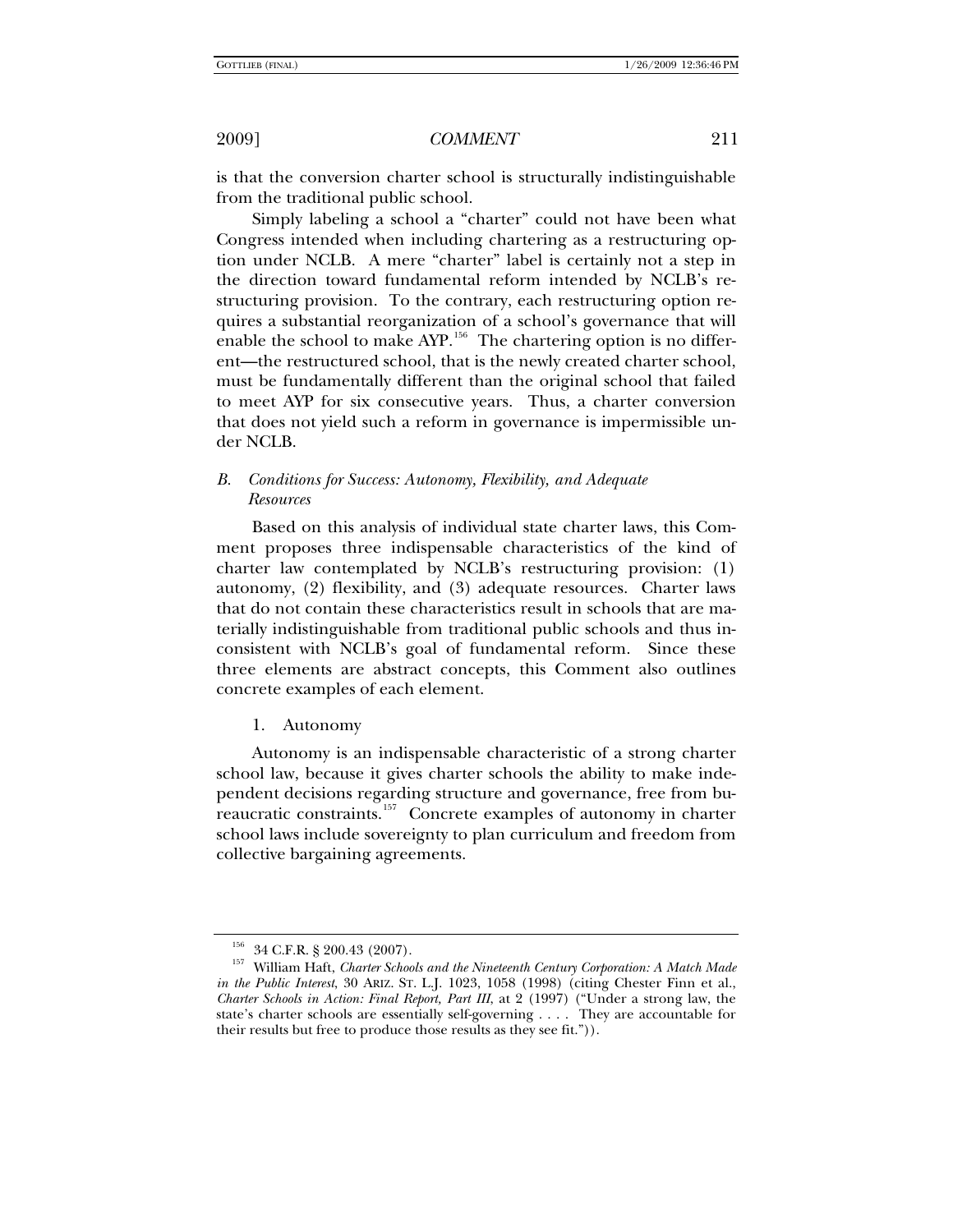The first example of autonomy in a charter law is the freedom to design an innovative curriculum.<sup>[158](#page-21-0)</sup> One of the benefits of converting a traditional public school to a charter school is the ability to create a new curriculum and pedagogy that will trigger higher levels of stu-dent learning.<sup>[159](#page-21-1)</sup> State rules that preclude such innovation undermine the innovative benefits of charter schools. Since charter schools are governed under the public school system, there is often a set of standards in place for developing the curriculum. However, charter schools should be granted greater autonomy in their opportunity to build upon these existing standards. Creating a unique and challenging curriculum is vital to the construction of a successful charter school.<sup>[160](#page-21-2)</sup> Some state charter laws micromanage curriculum planning and these restrictions prevent the autonomy necessary for creative teaching and innovative learning.

Another example of autonomy necessary for charter schools to succeed in light of NCLB's restructuring provision is freedom from collective bargaining agreements. Collective bargaining agreements spell out the "terms and conditions of principal and teacher employment and thus greatly restrict the capacity of local administrators to manage schools effectively."<sup>[161](#page-21-3)</sup> Such agreements may dictate conditions such as the length of the school year and school day, as well as hiring criteria.<sup>[162](#page-21-4)</sup> Collective bargaining agreements are especially exhausting for charter schools, which seek to function as autonomous governing entities. For example, teachers in Rhode Island are required to be part of the district's bargaining unit and are subject to the district's employment terms and conditions, causing strain be-tween some charter school principals and teachers.<sup>[163](#page-21-5)</sup>

Freeing charter schools from collective bargaining agreements does not mean that charter school staff should not have the opportunity to bargain as a unit. Rather, such autonomy allows charter school staff to tailor agreements in a way that will best suit the unique needs of the school. Some charter laws bind teachers in conversion charter schools to collective bargaining agreements, whereas teachers

<span id="page-21-5"></span>

<span id="page-21-4"></span><span id="page-21-3"></span><span id="page-21-2"></span><span id="page-21-1"></span><span id="page-21-0"></span><sup>&</sup>lt;sup>158</sup> CONSOLETTI & ALLEN, *supra* note 136, at 11.<br>
<sup>159</sup> *Id. Id.* at 1, 11.<br>
<sup>161</sup> Jeffries, *supra* note 37, at 43.<br>
<sup>162</sup> *Id.* <sup>163</sup> CTR. FOR EDUC. REFORM, THE SIMPLE GUIDE TO CHARTER SCHOOL LAWS: A PROGRESS REPORT 24 (Jeanne Allen & Anna Varghese Marcucio eds., 2005), *available at* http://www.edreform.com/upload/simpleguide.pdf.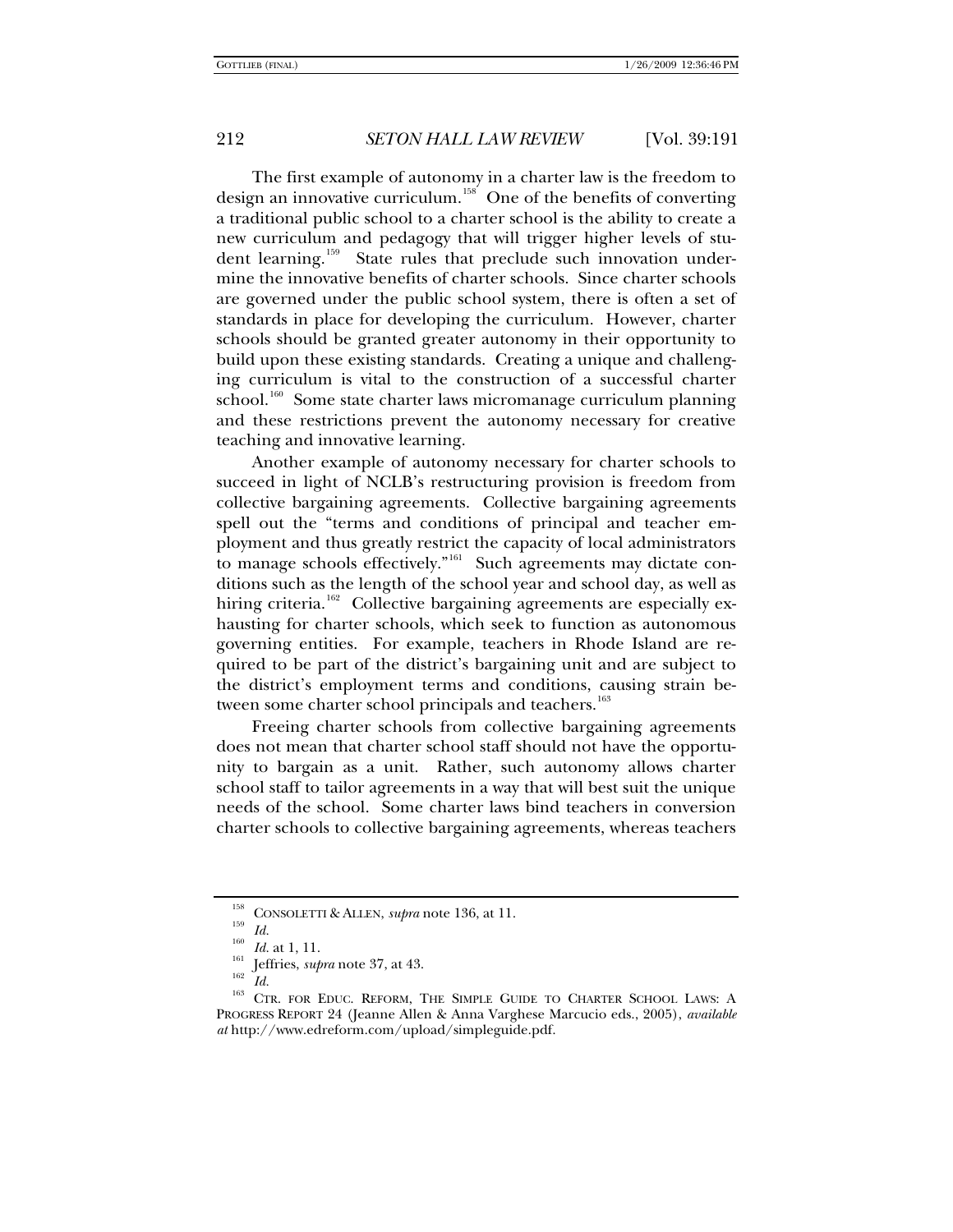in start-up charter schools are granted more leeway.<sup>[164](#page-22-0)</sup> For example, teachers in New Jersey charter conversion schools are bound by collective bargaining agreements, but teachers in start-up charter schools have the option to be bound or to negotiate as a separate unit.<sup>[165](#page-22-1)</sup> This distinction results in charter conversions being more entangled in the issues concerning traditional public schools, since both are under the same bargaining units. For instance, the length of the school day is governed by the terms of a collective bargaining agree-ment.<sup>[166](#page-22-2)</sup> Many charter schools find it necessary to have a longer school day to meet the needs of the students.<sup>[167](#page-22-3)</sup> Under a state charter law, such as New Jersey's, the charter school cannot make the school day any longer than what has been bargained for by the teacher's union.

#### 2. Flexibility

The second irreducible element of a strong charter school statute is flexibility, which, akin to autonomy, grants charter schools the sovereignty necessary to ensure success. Since charter schools often attract minority students who achieved at relatively low levels in a traditional public school, charter schools need flexibility to guarantee these students' success in an innovative school model.<sup>[168](#page-22-4)</sup> This flexibility allows the charter school to respond to the unique circumstances and needs of its students.<sup>[169](#page-22-5)</sup> Tangible examples of flexibility include: longer charter grants, flexible timetables, elimination of the cap on the number of charters granted, more streamlined and efficient authorization of charter schools, and the ability to bypass case-by-case granting of waivers from regulation.

The first example of flexibility in a charter law is longer charter grants. Charter schools are established through limited-term con-tracts must be renewed at the end of the contract period.<sup>[170](#page-22-6)</sup> In thirty-

<span id="page-22-0"></span><sup>164</sup> *See generally* ECS STATENOTES, STATE COMPARISONS—STATE POLICIES FOR CHARTER SCHOOLS (2007), http://mb2.ecs.org/reports/Report.aspx?id=113 (last vis-

<span id="page-22-4"></span><span id="page-22-3"></span><span id="page-22-2"></span><span id="page-22-1"></span><sup>&</sup>lt;sup>165</sup> N.J. STAT. ANN. § 18A:36A-14 (2007); ECS STATENOTES, *supra* note 164.<br><sup>166</sup> *See generally* Jeffries, *supra* note 37, at 43.<br><sup>167</sup> CONSOLETTI & ALLEN, *supra* note 136, at 12.<br><sup>168</sup> In contrast to traditional publ challenges to their survival. One study reported that eleven percent of charter schools nationwide have closed, although the reasons for closure vary greatly (e.g., academic, financial, managerial). CONSOLETTI & ALLEN, *supra* note 136, at 5.

<span id="page-22-6"></span><span id="page-22-5"></span><sup>&</sup>lt;sup>159</sup> FINN ET AL., *supra* note 110, at 14–15.<br><sup>170</sup> OFFICE OF RESEARCH AND IMPROVEMENT, DEP'T OF EDUC., THE STATE OF CHARTER SCHOOLS: FOURTH YEAR REPORT 12 (2000), *available at*  http://www.ed.gov/pubs/charter4thyear/.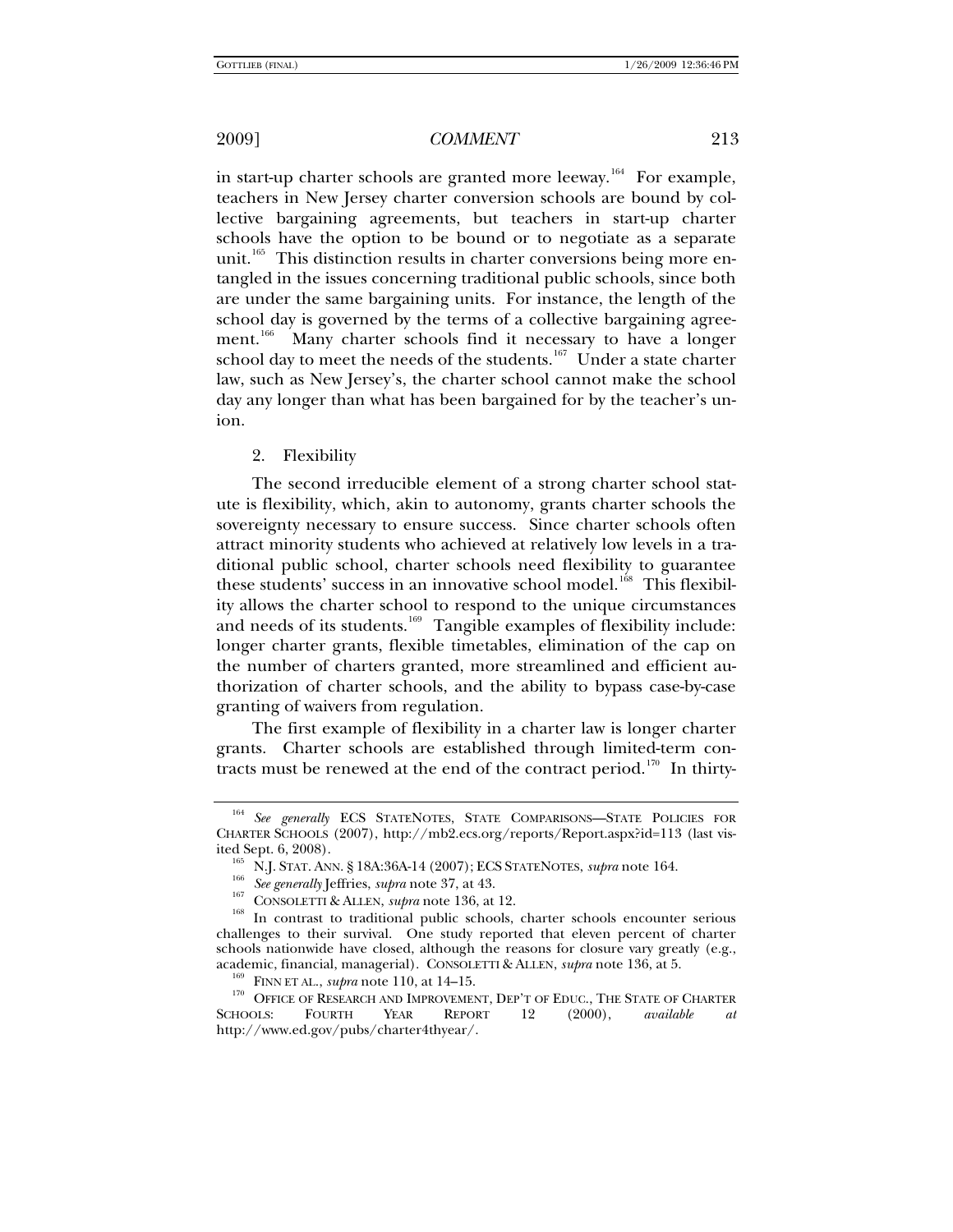one states, charter grants range between three and five years in dura-tion.<sup>[171](#page-23-0)</sup> Arizona and the District of Columbia, both ranked as having "strong" charter laws, have the longest charter terms of all the states with fifteen years.<sup>[172](#page-23-1)</sup> Longer charter grants are useful, if not essential, to a charter school's success because the grants give incentive for charter school founders to invest time and resources in forming a charter school.<sup>[173](#page-23-2)</sup> Furthermore, extended charter grants give a charter school the opportunity to mold itself to the students' needs as time progresses. Since many charter schools serve low-performing students, the school may need time to ensure long-term success.<sup>[174](#page-23-3)</sup>

Similar to longer charter grants, adaptable timetables provide a charter school with more time to stand on its own. Research on restructuring in general, and more specifically as related to charter conversions, has confirmed that a fast timeline for instituting restruc-turing can lead to chaos and poor results.<sup>[175](#page-23-4)</sup> One study of states' implementation of the restructuring option under NCLB reported that few schools chose the chartering option, in part because the NCLB timetable does not align with the state's charter application process.[176](#page-23-5) For example, in post-Katrina New Orleans, Louisiana's SEA announced in October 2004 that certain district schools would be converted to charter status, and the SEA awarded charter grants to nonprofit organizations in April 2005.<sup>[177](#page-23-6)</sup> The schools were then slated to open as soon as October 2005.<sup>[178](#page-23-7)</sup> Leaders involved in these types of conversions often desire longer planning periods, which are critical to success.<sup>[179](#page-23-8)</sup> It should be noted that there are avenues to circumvent the issue of stringent timelines, all of which can be adapted to fit within a state's charter statute. These solutions include allowing the school to be shut down for a year during renovations and planning, opening the restructured school in the earliest grade only and

<span id="page-23-1"></span><span id="page-23-0"></span><sup>&</sup>lt;sup>171</sup> *Id.* 172<sup>17</sup> CTR. FOR EDUC. REFORM, *supra* note 163, at 6–7. According to one report, Arizona was ranked as having the strongest charter school law, and the District of Co-

<span id="page-23-3"></span><span id="page-23-2"></span>lumbia's law was ranked third among the nation's charter school laws. *Id.* 173 Charter schools are typically founded by educators, community groups, or private organizations. ZIEBARTH, *supra* note 113, at 1.<br>
<sup>174</sup> See, e.g., NAT'L ALLIANCE FOR PUB. CHARTER SCHS., *supra* note 140, at 1.<br>
<sup>175</sup> E.g., MALEN ET AL., *supra* note 78, at 113–32.<br>
<sup>176</sup> WOLF DIBIASE, *supra* no

<span id="page-23-6"></span><span id="page-23-5"></span><span id="page-23-4"></span>*Year as State-Governed Charter Academies,* LA. WEEKLY, May 30, 2005, *available at*

<span id="page-23-8"></span><span id="page-23-7"></span>http://www.louisianaweekly.com/weekly/news/articlegate.pl?20050530j.<br><sup>178</sup> ARKIN & KOWAL, *supra* note 112, at 15.<br><sup>179</sup> *Id.* at 15–16. However, allowing for too much time to plan the charter school can "erode a very necessary sense of urgency." *Id.* at 16.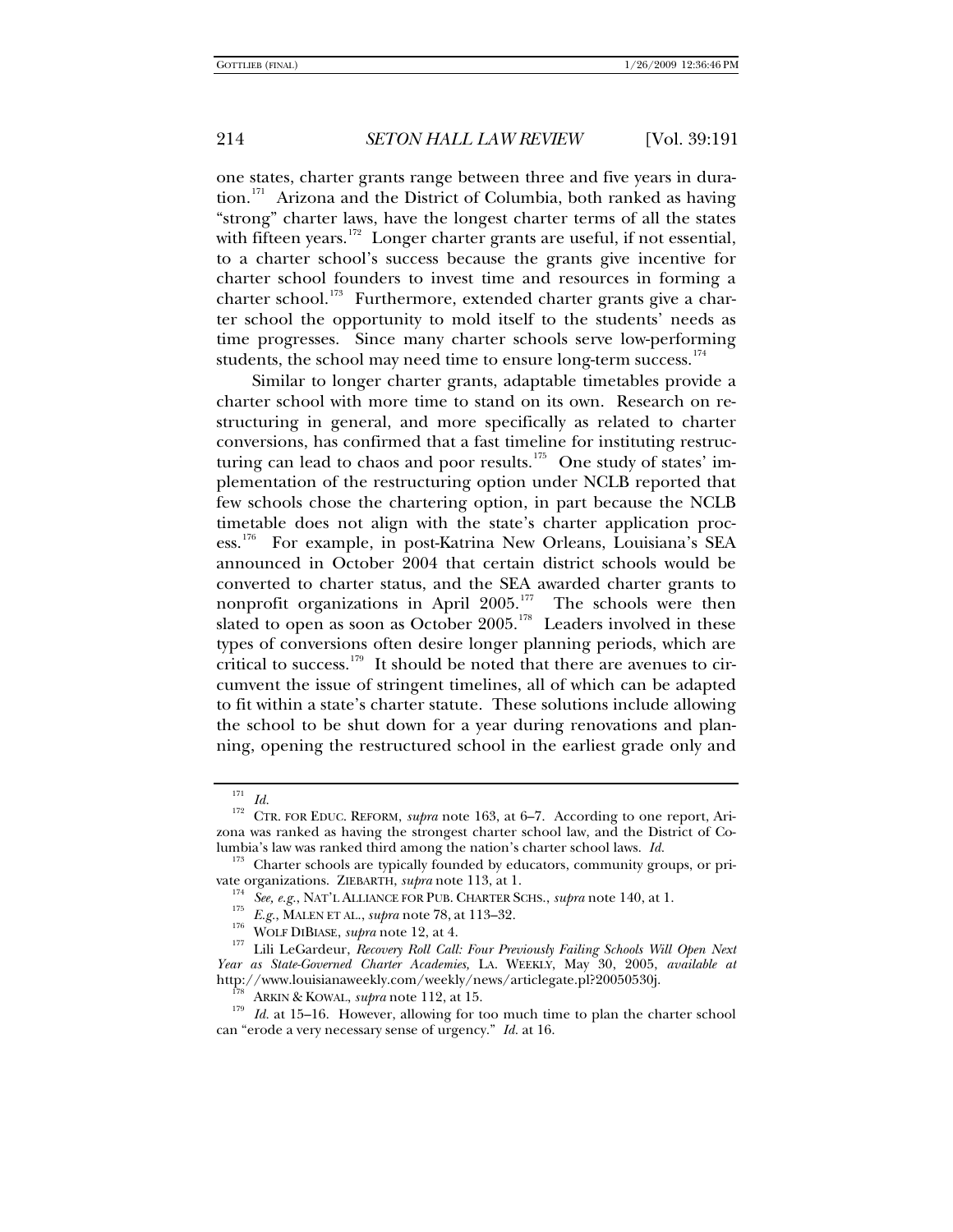expanding each year thereafter, and granting the charter early, providing adequate time to plan. $180$ 

A third type of flexibility requires eliminating state-imposed caps on the number of charters granted. State-imposed charter caps serve to limit or slow the growth of charter schools and are often employed as political tools in disguise. Recent reports show that twenty-five states plus the District of Columbia have state-imposed caps on the number of charter schools.<sup>181</sup> Moreover, there are nine states for Moreover, there are nine states for which such caps are "severely constraining growth" of charter schools.<sup>[182](#page-24-2)</sup>

State-imposed caps can take various forms, including caps on the number of schools or on the number of students attending the schools. For example, Illinois has a "[l]imit of sixty charter schools for the state, with a maximum of thirty in Chicago, fifteen in Chicago suburbs, and fifteen in the rest of the state."<sup>[183](#page-24-3)</sup> These restrictions present a serious problem in Chicago, where there are currently twenty-nine charter schools open and, therefore, room for only one more.<sup>[184](#page-24-4)</sup> As another example, Rhode Island has a cap of twenty charters in the entire state, and charter schools may serve no more than four percent of the state's school age population.<sup>[185](#page-24-5)</sup> Furthermore, in Missouri, charter schools are permitted only in Kansas City and St. Louis, and a maximum of five percent of the operating public schools in each of these cities may be converted to charters.<sup>[186](#page-24-6)</sup> With respect to stateimposed caps on the number of students in schools, Connecticut limits the percentage of students in charter schools per district, as well as the number of students that enroll in specific schools.<sup>[187](#page-24-7)</sup>

<span id="page-24-0"></span><sup>&</sup>lt;sup>180</sup> *Id.* It should be noted that the problem with the last of these three solutions is that granting the charter early requires making an early assumption about a school's AYP performance, namely that the school will fail to make AYP. *Id.* 181 LISA STULBERG, BEYOND THE BATTLE LINES: LESSONS FROM NEW YORK'S CHARTER

<span id="page-24-1"></span>CAPS FIGHT 1 (2007), http://www.crpe.org/cs/crpe/download/csr\_files/pub\_ncsrp

<span id="page-24-2"></span><sup>&</sup>lt;sup>182</sup> 105 ILL. COMP. STAT. ANN. 5/27A-4 (West 2007); see also TODD ZIEBARTH, PEELING THE LID OFF STATE-IMPOSED CHARTER SCHOOL CAPS 3 (2007), *available at*  http://www.publiccharters.org/files/publications/file\_Issue\_Brief\_3\_09\_07rgb.pdf. These states are Hawaii, Illinois, Massachusetts, Missouri, New York, North Carolina, Ohio, Rhode Island, and Utah. *Id.* at 1.<br><sup>183</sup> ZIEBARTH, *supra* 182, at 3–4.<br><sup>184</sup> *Id.* "The lack of available charters will likely cause a delay in the mayor's initia-

<span id="page-24-4"></span><span id="page-24-3"></span>tive to close up to 70 low-performing schools and reopen them as 100 or more small

<span id="page-24-7"></span><span id="page-24-6"></span><span id="page-24-5"></span>schools, one-third of which will be charter schools." *Id.*<br><sup>185</sup> R.I. GEN. LAWS § 16-77-8 (2007).<br><sup>186</sup> MO. REV. STAT. § 160.400 (2007). With aid from Governor Jodi Rell, the<br><sup>187</sup> CONN. GEN. STAT. § 10-66BB (2007). With Connecticut Legislature amended this cap to allow charters with an established re-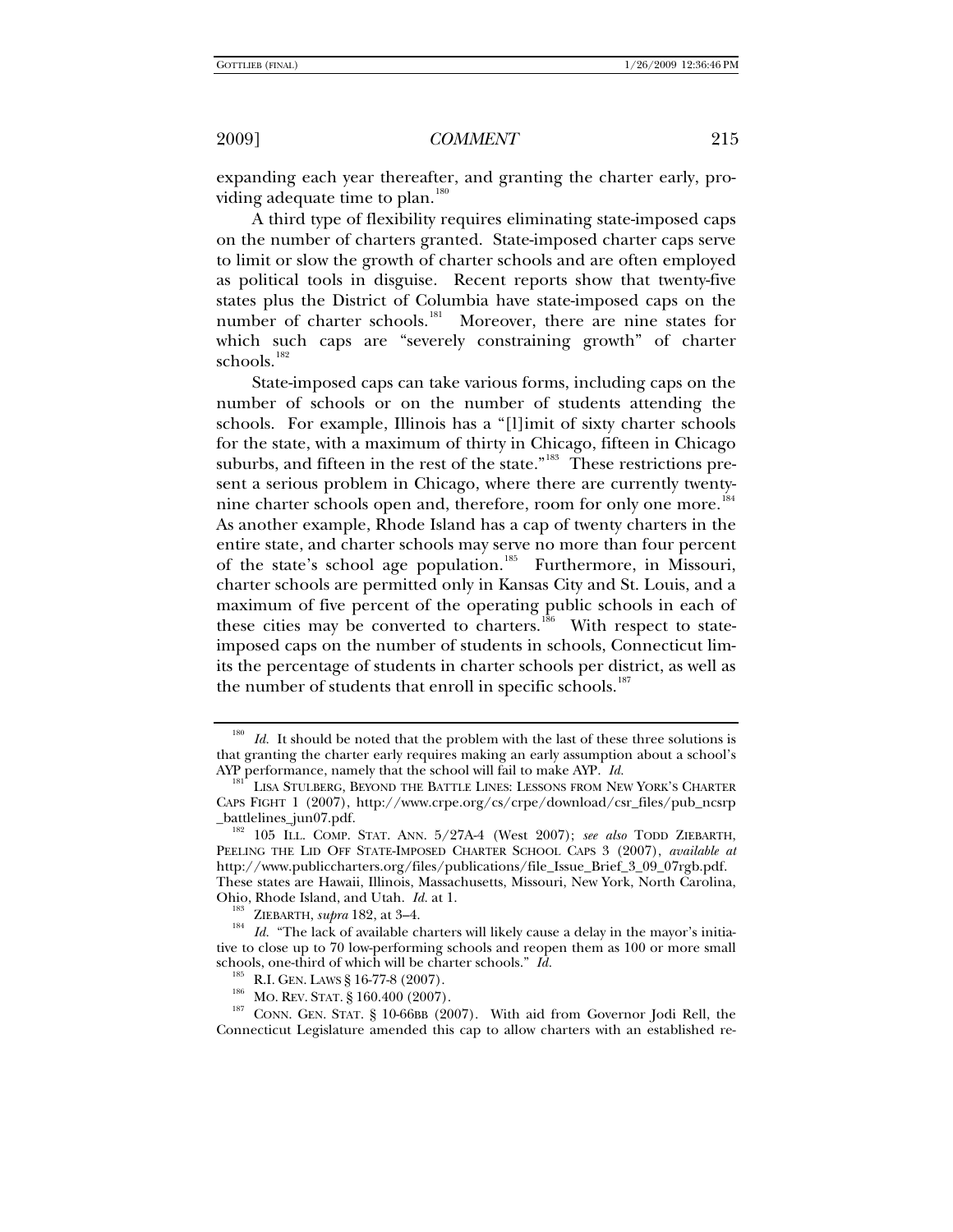Proponents of caps maintain that charter schools are an unproven experiment; that charter schools destabilize school districts; that charter schools undermine systemic alteration; and that charter schools run contrary to the idea of public school education.<sup>[188](#page-25-0)</sup> The proper response to these arguments is to propose a compromise, in which state-imposed caps are maintained in some way. One option is for states to tie caps to charter quality, as opposed to an arbitrary number or percentage. Artificial limitations do not serve a valid purpose, but rather are illogical or political in nature. A second option is to allow schools restructuring under NCLB to convert to charter schools, even if this would exceed the state's cap. $189$  This alternative would be especially helpful in school districts where there are too few schools to which students can transfer, thereby broadening the edu-cational choices for students surrounded by failing schools.<sup>[190](#page-25-2)</sup>

A fourth example of flexibility in a state charter law involves the authorizers of charter schools. As previously mentioned, charter authorizers review grant proposals and distribute charter grants. Gaining approval to establish a charter school is one of the first barriers to entry.<sup>[191](#page-25-3)</sup> In eleven states, limits on the number of charters that may be authorized by particular persons or entities exist.<sup>[192](#page-25-4)</sup> The problem with limiting which people can authorize charters is that political agendas often take center stage, and these designs "are likely to redistribute to charters much of the bureaucratic micromanagement applicable to traditional public schools."<sup>[193](#page-25-5)</sup>

Contrasting state charter school laws' stance on authorizers demonstrates the drastic variation in state laws. Again, the charter law in Arizona is often cited as an ideal framework. Arizona, which has been ranked as having the best charter law in the nation, has the most number of charter schools in a state, with 469 schools operating

<span id="page-25-5"></span><span id="page-25-4"></span>CHARTER SCHOOLS 3 (2006). 193 Jeffries, *supra* note 37, at 63.

cord of success to increase enrollment to eighty-five students per grade. ZIEBARTH, supra note 148, at 2.

<span id="page-25-2"></span><span id="page-25-1"></span><span id="page-25-0"></span><sup>&</sup>lt;sup>188</sup> STULBERG, *supra* note 181, at 2.<br><sup>189</sup> *Id.* "The relatively small number of students taking advantage of NCLB's choice options in underserved communities is well documented, as are the huge waiting lists for public charter schools in these same jurisdictions. The problem is one of supply, and one that charters can help solve."  $Id$ .

<span id="page-25-3"></span>John F. White, Arnold F. Shober & Paul Manna, *Analyzing State Charter School Laws and Their Influence on the Formation of Charter Schools in the United States*, paper prepared for the Am. Pol. Sci. Ass'n 2003 Ann. Meeting, Philadelphia, PA, at 9, http://www.lafollette.wisc.edu/wcss/docs/WitteShoberManna-APSA-03.pdf. 192 TODD ZIEBARTH, STUNTING GROWTH: THE IMPACT OF STATE-IMPOSED CAPS ON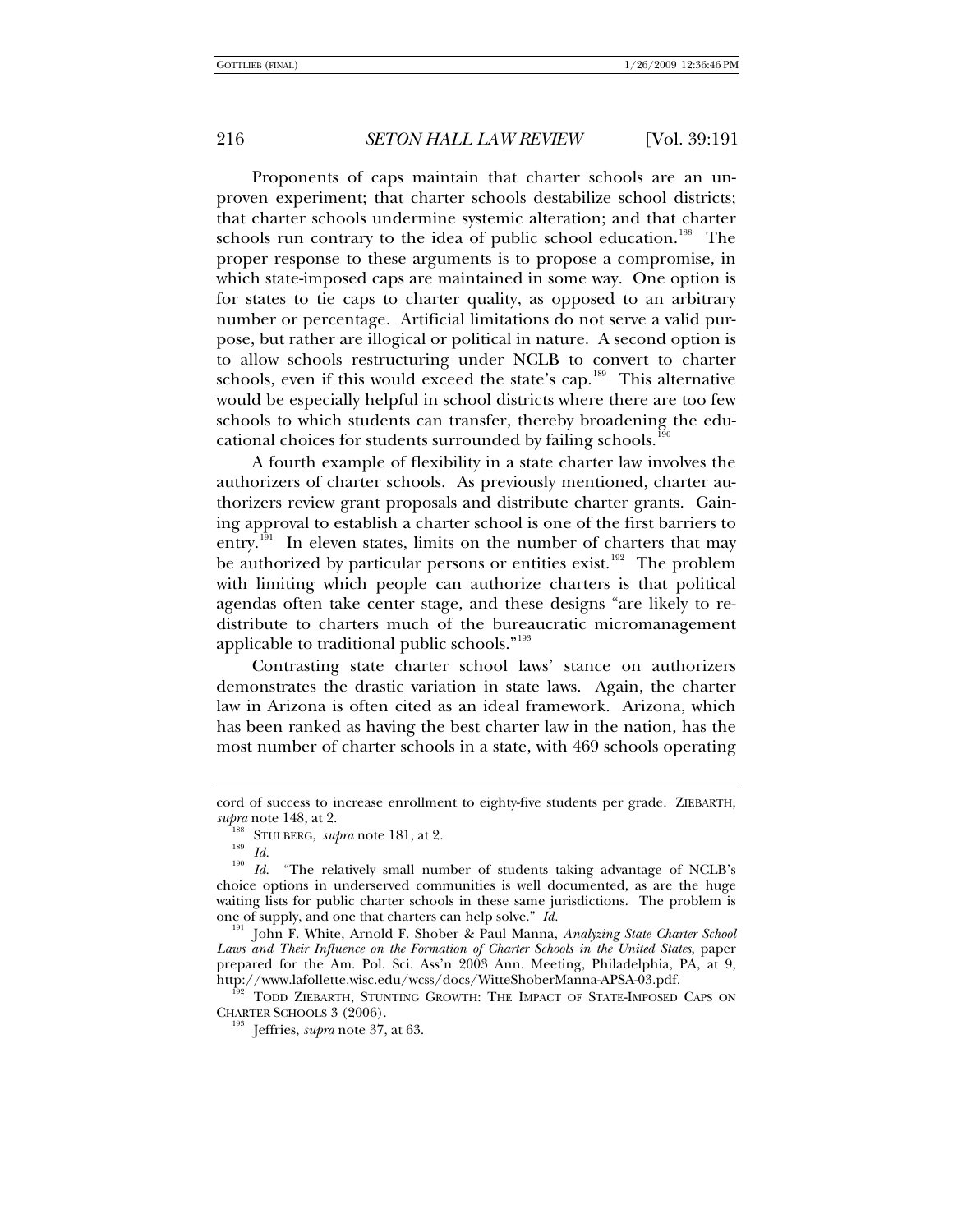as of April 2007.<sup>[194](#page-26-0)</sup> Arizona allows for numerous persons or entities to authorize a charter grant, including local school boards, the state board of education, or the state board for charter schools.<sup>[195](#page-26-1)</sup> In stark contrast, New Jersey allows only the State Commissioner of Education to authorize charter schools.<sup>[196](#page-26-2)</sup>

The final example of flexibility in charter laws is the ability to bypass case-by-case granting of regulation waivers. Regulation waivers limit the number of government regulations to which the charter school must adhere. Case-by-case bypassing is a severely restrictive means of controlling charter schools, operating as yet another obstacle to achieving both flexibility and autonomy. Some states are unwilling to budge and refuse to bypass major regulations, while other states require charters schools to apply for an exemption of each regulation, a time-consuming and unnecessarily bureaucratic process. In the 2001–02 school year, only approximately two-thirds of states reported that charter schools were exempt from certain basic requirements: the length of the school day or year (sixty-eight percent); faculty hiring and firing policies (sixty-five percent); and other teacher policies, such as tenure requirements (sixty-one percent).<sup>[197](#page-26-3)</sup> Although waivers from regulations are often included in state charter laws, crucial rules concerning student achievement, governing personnel, and fiscal matters often are not initially waived. This additional hurdle symbolizes the systemic pattern of bureaucratic obstacles.

A national survey concluded that only one-third of charter schools receive automatic waivers from state policies and regulations, while many other schools receive waivers on a case-by-case basis.<sup>[198](#page-26-4)</sup> Once again, states vary as to their approach to waivers. In Connecticut, a charter school application may include requests to waive provi-sions of the general statutes and regulations.<sup>[199](#page-26-5)</sup> In Nevada, certain exemptions from particular regulations and policies may be negotiated and specified in the charter grant or requested later through a waiver process.<sup>[200](#page-26-6)</sup>

<span id="page-26-0"></span><sup>&</sup>lt;sup>194</sup> NAT'L ALLIANCE FOR PUB. CHARTER SCHS., NUMBER OF CHARTER SCHOOLS AND STUDENTS IN THE 2006–07 SCHOOL YEAR (2007), *available at* http://www.public

<span id="page-26-4"></span><span id="page-26-3"></span><span id="page-26-2"></span><span id="page-26-1"></span><sup>195</sup> ARIZ. REV. STAT. § 15-183 (LexisNexis 2007); ECS STATENOTES, *supra* note 164.<br>
<sup>196</sup> N.J. REV. STAT. § 18A:36A-3 (2000).<br>
<sup>197</sup> ARKIN & KOWAL, *supra* note 112, at 14; SRI INT'L, EVALUATION OF THE PUBLIC<br>
CHARTER SCHO

<span id="page-26-6"></span><span id="page-26-5"></span><sup>&</sup>lt;sup>198</sup> SRI INT'L, *supra* note 197, at 31.<br><sup>199</sup> CONN. GEN. STAT. § 10-66BB (2001); *see also* ECS STATENOTES, *supra* note 164.<br><sup>200</sup> NEV. REV. STAT. § 386.550 (2003); *see also* ECS STATENOTES, *supra* note 164.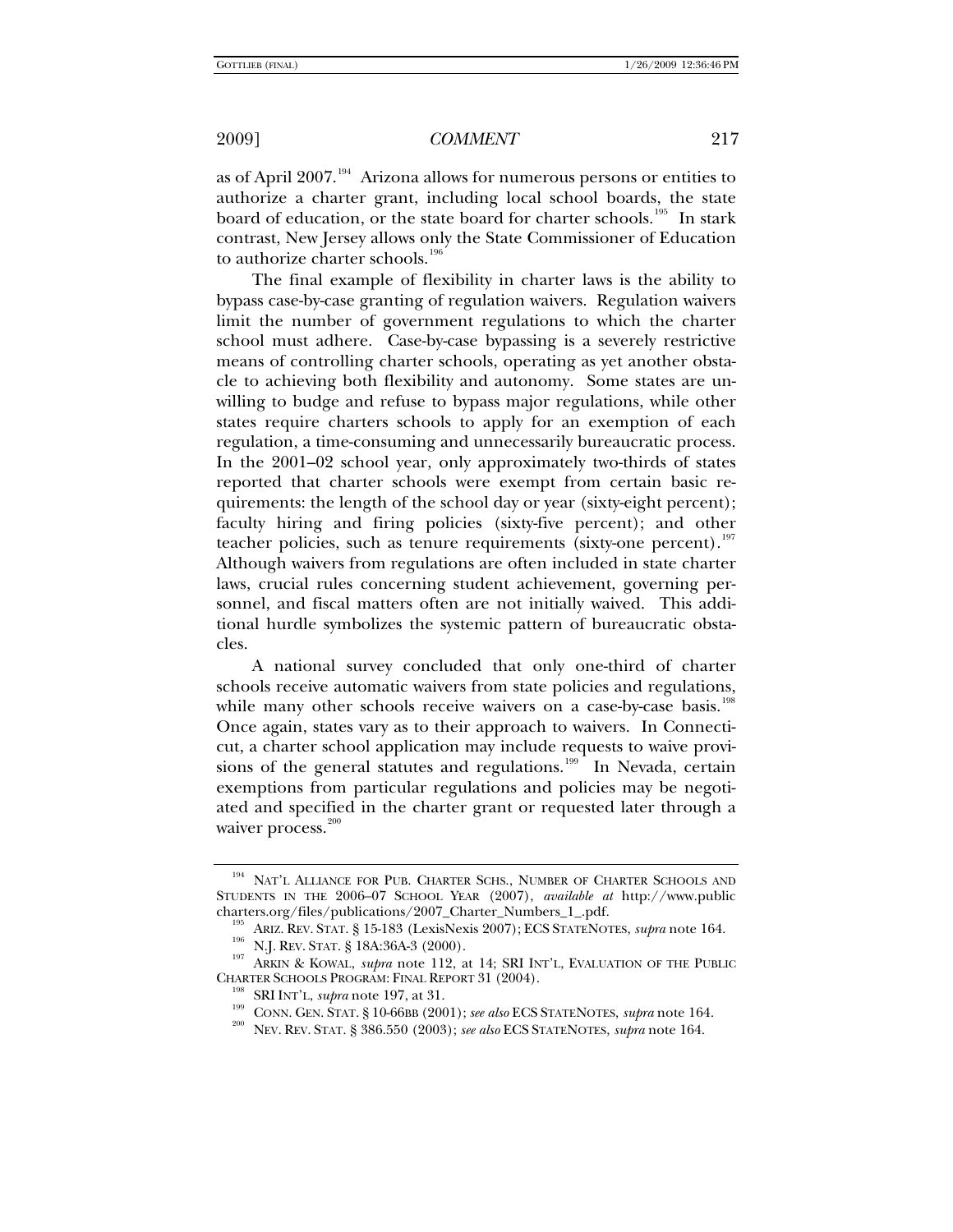Some regulations are a necessary evil to ensure accountability for charter schools. However, such government regulations should not severely impede upon a charter school's need for flexibility. Limiting across-the-board regulations to those including overall educational achievement—such as student academic growth—and procedural mandates—such as healthy-and-safety and anti-discrimination rules are sufficient to hold charter schools accountable while simultane-ously freeing them from unnecessary constraints.<sup>[201](#page-27-0)</sup>

#### 3. Adequate Resources

Resources are intertwined with a school's governance structure. For example, the capability to attract highly qualified teachers and administrators rests on the capacity to compensate these persons with competitive salaries. Additionally, the ability to focus attention and resources on achievement rests on the ability to shift attention away from financial constraints. While funding is a critical factor in providing adequate resources, money alone does not necessarily lead to better schools. It is well documented that "thinly-funded schools can sometimes be superb and that lavishly-funded schools can be awful." $^{202}$  $^{202}$  $^{202}$ 

Critics often charge that charter schools are stealing money from public schools.[203](#page-27-2) However, since charters *are* public schools, the money directed toward them is not being "drained" from the public education system.<sup>[204](#page-27-3)</sup> Rather, it is following the student from the traditional public school to a charter school. Unfortunately, "misinformed debates" regarding the financial impact of charter schools impedes the efforts to create high-performing charter schools.<sup>[205](#page-27-4)</sup> Even though charter schools may cause a short-term financial nuisance for a school district, this effect is counteracted by viewing charter schools as long-term investments, both financially and academi-cally.<sup>[206](#page-27-5)</sup>

<span id="page-27-1"></span><span id="page-27-0"></span><sup>&</sup>lt;sup>201</sup> Jeffries, *supra* note 37, at 64.<br><sup>202</sup> THOMAS B. FORDHAM INST., CHARTER SCHOOL FUNDING: INEQUITY'S NEXT FRONTIER ix (2005), *available at* http://www.edexcellence.net/doc/charter%20 School%20Funding%202005%20FINAL.pdf. This statement is applicable to both traditional public schools and charter schools. 203 MATTHEW ARKIN & BRIAN C. HASSEL, THE BOTTOM LINE: SIX MYTHS ABOUT THE

<span id="page-27-5"></span><span id="page-27-4"></span><span id="page-27-3"></span><span id="page-27-2"></span>FINANCIAL IMPACT OF PUBLIC CHARTER SCHOOLS 1 (2007).<br><sup>204</sup> *Id.* at 2.<br><sup>205</sup> *Id.* at 2, 6.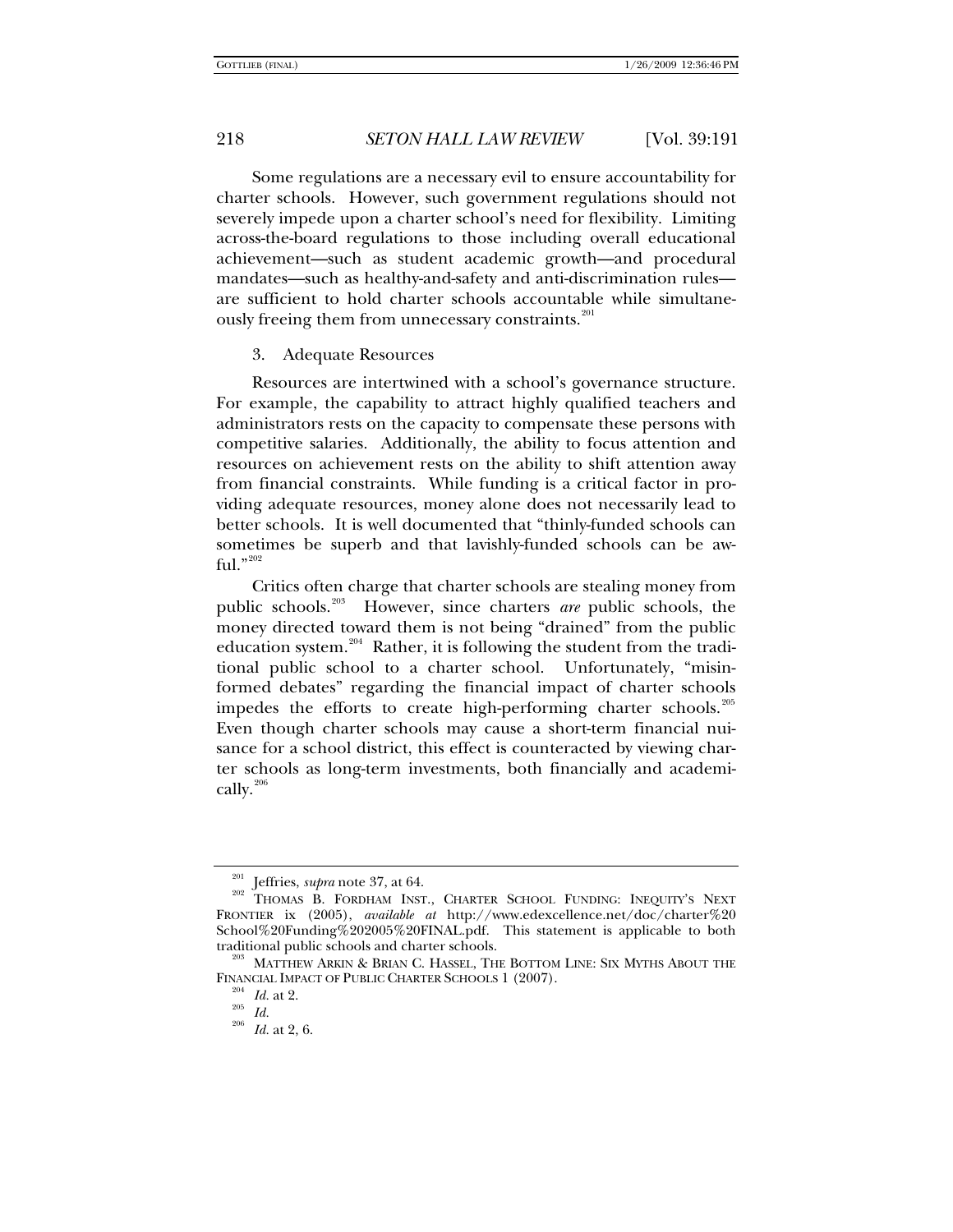Nevertheless, funding does matter to the survival of the charter school system.<sup>207</sup> Charter laws that provide more resources in a Charter laws that provide more resources in a timely, non-bureaucratic fashion are more likely to have high-achieving charter schools.<sup>[208](#page-28-1)</sup> Most charter laws address funding in at least two ways.<sup>[209](#page-28-2)</sup> First, the charter law usually allots a level of opera-tional funding.<sup>[210](#page-28-3)</sup> For instance, California's charter law states that charters must be accorded "operational funding that is equal to the total funding that would be available to a similar school district serving a similar pupil population."[211](#page-28-4) According to a study conducted by the Fordham Foundation, however, California charter schools receive  $31.5\%$  less funding per pupil than traditional public schools.<sup>[212](#page-28-5)</sup> Second, the charter law provides a list of expenses to be funded directly by the charter school.<sup>[213](#page-28-6)</sup> For example, Tennessee's law states that charter schools are in charge of transportation costs.<sup>[214](#page-28-7)</sup>

Charter schools, although a growing part of America's educational landscape, are funded at significantly lower levels than traditional public schools.[215](#page-28-8) Concrete examples of resources include, but are not limited to, the following: start-up funds, per-pupil funding, facilities funding, leniency with debt accrual, and technical support. The lack of each of these resources stems from some form of a defect in the state's charter law or implementation of its law.

The first type of resource necessary for a strong charter law is start-up funds. Finding money to start a charter school is a large and often insurmountable hurdle. For example, if a charter organization knows that it will need to seek renewal at the end of its short grant, the organization may be less likely to commit the initial investment to start the school.<sup>[216](#page-28-9)</sup> Most states do not provide start-up or planning grants to charter schools, but of course, there are some exceptions. For instance, California provides charter schools with a loan fund for

<span id="page-28-0"></span><sup>207</sup> Gary Miron, *Strong Charter School Laws Are Those That Result in Positive Outcomes*, THE EVALUATION CTR. AT W. MICH. UNIV., 2005, at 6, http://www.wmich.edu/ evalctr/charter/aera\_2005\_paper\_charter\_school\_laws.pdf. 208 *Id.* 209 SOLVING THE CHARTER SCHOOL FUNDING GAP: THE SEVEN MAJOR CAUSES AND

<span id="page-28-4"></span><span id="page-28-3"></span><span id="page-28-2"></span><span id="page-28-1"></span>WHAT TO DO ABOUT THEM 2 (Shaka L.A. Mitchell & Jeanne Allen eds., 2005) [Hereinafter FUNDING GAP].<br>
<sup>210</sup> *Id.*<br>
<sup>211</sup> CAL. EDUC. CODE § 47630 (Deering 2007).<br>
<sup>212</sup> THOMAS B. FORDHAM INST., *supra* note 202, at 28.<br>
<sup>213</sup> FUNDING GAP, *supra* note 209, at 2.<br>
<sup>214</sup> TENN. CODE ANN. § 49-13-114 (20

<span id="page-28-9"></span><span id="page-28-8"></span><span id="page-28-7"></span><span id="page-28-6"></span><span id="page-28-5"></span>POL'Y 103, 114 (2004).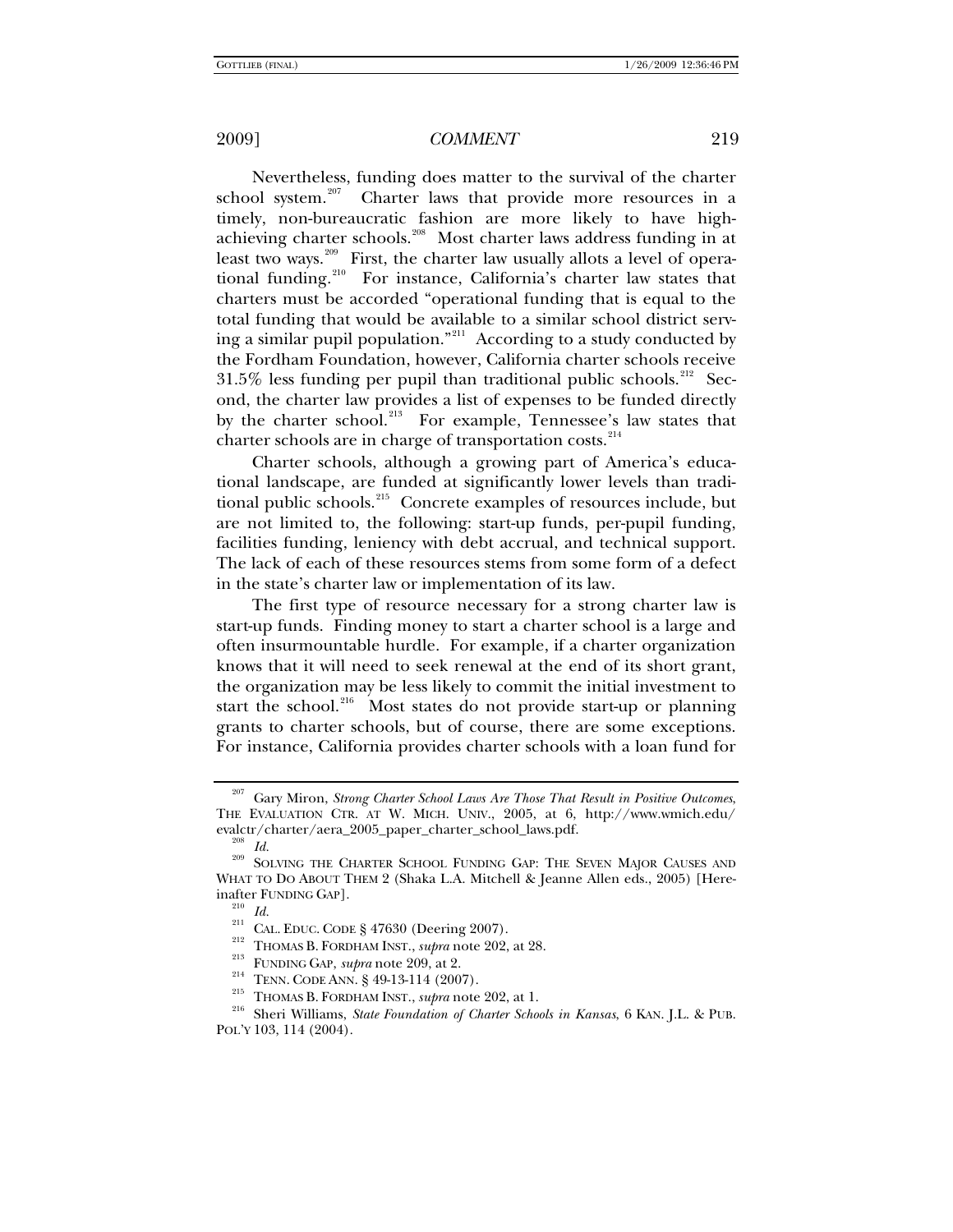as much as  $$250,000$  and allows up to five years for repayment.<sup>[217](#page-29-0)</sup> Georgia permits \$5000 planning grants.<sup>[218](#page-29-1)</sup> New Mexico's legislature annually appropriates money to a charter school stimulus fund to support both conversion and start-up charter schools.<sup>[219](#page-29-2)</sup>

The next, and perhaps most powerful, ingredient for granting adequate resources in a strong charter law is per-pupil funding. Most charter schools receive substantially less money than traditional pub-lic schools.<sup>[220](#page-29-3)</sup> This disparity exists despite eleven state supreme courts having held that charter schools are public schools and are therefore entitled to the same financial resources as traditional public schools.<sup>[221](#page-29-4)</sup> According to one report, the per-pupil funding disparity ranged from \$414 in North Carolina to \$3638 in Missouri.<sup>[222](#page-29-5)</sup> On average, charter funding falls short of traditional public school funding by \$1801 per pupil, or 21.7%.<sup>[223](#page-29-6)</sup> Only in Minnesota do charter schools actually receive more per-pupil funding dollars (102.4%) than their traditional public school peers.<sup>[224](#page-29-7)</sup>

Weak charter laws automatically put charter schools at a funding disadvantage, particularly with respect to per-pupil funding. For example, New Jersey's charter school law guarantees only ninety percent of the funds that traditional public schools receive, $225$  but that percentage is not an accurate reflection of how much charters actu-ally receive per pupil.<sup>[226](#page-29-9)</sup> New Jersey Supreme Court decisions have mandated "thorough and equitable" funding for impoverished school districts, known as Abbott Districts.<sup>[227](#page-29-10)</sup> Since the principle of "thorough and efficient" is a product of judicial determination, and New Jersey's charter law fails to refer to this type of funding, only fifty-seven percent of per pupil dollars actually reaches charter schools in the most under-achieving Abbott Districts.<sup>[228](#page-29-11)</sup>

<span id="page-29-2"></span><span id="page-29-1"></span><span id="page-29-0"></span><sup>&</sup>lt;sup>217</sup> ECS STATENOTES, *supra* note 164.<br><sup>218</sup> *Id.*<br><sup>219</sup> *Id.* 220 THOMAS B. FORDHAM INST., *supra* note 202, at 6.<br><sup>221</sup> *E.g.*, Balt. City Bd. of Sch. Comm'rs v. City Neighbors Charter Sch., 929 A.2d<br>113 (Md. 2007). *Se* 

<span id="page-29-6"></span><span id="page-29-5"></span><span id="page-29-4"></span><span id="page-29-3"></span><sup>&</sup>lt;sup>222</sup> THOMAS B. FORDHAM INST., *supra* note 202, at 6.<br><sup>223</sup> *Id.*<br><sup>224</sup> *Id.* at 1–2. This somewhat minor advantage is a result of the needier student population served in Minnesota's charter schools. *Id.* 

<span id="page-29-11"></span><span id="page-29-10"></span><span id="page-29-9"></span><span id="page-29-8"></span><span id="page-29-7"></span> $^{225}$  N.J. Stat. Ann. § 18A:36A-12(b) (Supp. 2008).<br><sup>226</sup> FUNDING GAP, *supra* note 209, at 3.<br><sup>227</sup> *See* Abbott v. Burke, 710 A.2d 450, 454 (N.J. 1998); Abbott v. Burke, 495 A.2d 376, 380 (N.J. 1985); FUNDING GAP, *supra* note 209, at 3. 228 FUNDING GAP, *supra* note 209, at 3.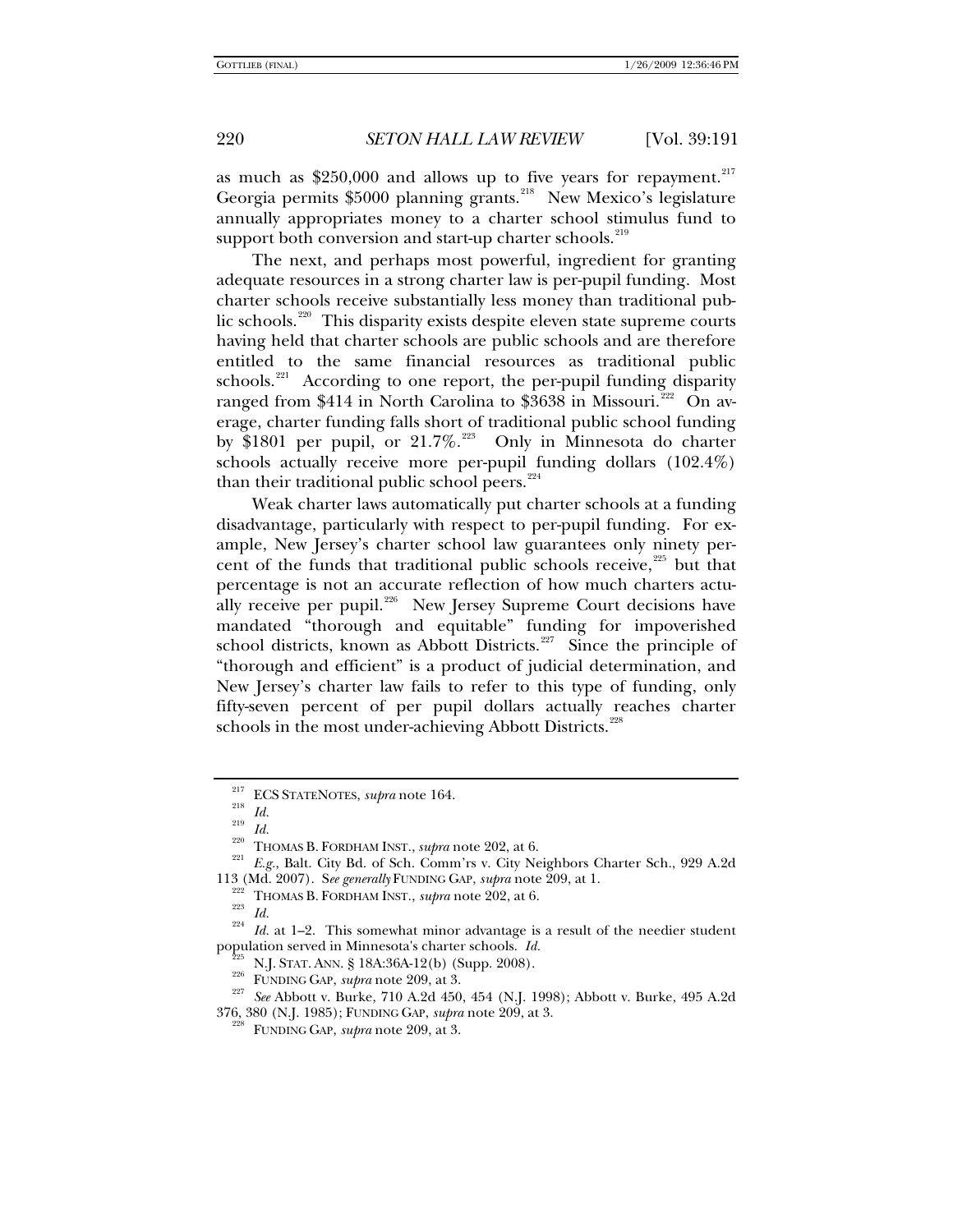Other examples of state charter laws that cause a severe disparity between charter schools and traditional schools are easily found. Using data from the 2001–02 school year, the Fordham Foundation observed that traditional public schools in Dayton, Ohio, received \$10,802 per pupil, whereas charter schools received only \$7510, resulting in a thirty percent discrepancy.<sup> $229$ </sup> Additionally, in 2005, the Franklin City School Board in New Hampshire chose to cut district funding for the Franklin Career Academy charter school from a flat \$82,000 total expenditure to one dollar.<sup>[230](#page-30-1)</sup> This harsh reduction exposed a major flaw in New Hampshire's charter law, namely the local district's ability to capriciously reduce funding for charter schools.<sup>[231](#page-30-2)</sup>

The third example of a resource essential for a strong charter law is facilities funding. Generally state laws prevent charter schools from receiving facilities funding, forcing charters to lease or purchase a building on the open market and to do so using the already limited per-pupil subsidy.<sup>[232](#page-30-3)</sup> On the other hand, states generally give traditional public schools a free building and state funding for additional capital needs.<sup>[233](#page-30-4)</sup> Since charter schools may not be allotted funds to purchase or lease facilities, they are forced to use money that would otherwise go to academic efforts. In effect, "[w]hen charters need to spend operating dollars on bricks and mortar, the effort to build achievement can falter,"<sup>[234](#page-30-5)</sup> and they may forgo highly qualified staff.<sup>[235](#page-30-6)</sup> The California Court of Appeals addressed this issue in *Sequoia Union*  High School District v. Aurora Charter High School,<sup>[236](#page-30-7)</sup> in which a school district in Redwood City, California, one of the wealthiest cities in the state, filed suit to stop Aurora Charter School from receiving facilities funding.<sup>[237](#page-30-8)</sup> Sequoia argued that it had no legal obligations to

<span id="page-30-4"></span><span id="page-30-3"></span><span id="page-30-2"></span><span id="page-30-1"></span><span id="page-30-0"></span>THOMAS B. FORDHAM INST., *supra* note 202, at vii.<br>
<sup>230</sup> FUNDING GAP, *supra* note 209, at 3.<br> *Id.*<br>
<sup>232</sup> Jeffries, *supra* note 37, at 63.<br> *Id.* (citing Caroline M. Hoxby, *Achievement in Charter Schools and Regular Schools in the United States: Understanding the Differences*, http://www.innovations. harvard.edu/cache/documents/4848.pdf) ("Charter school students are more likely to have a proficiency advantage if their state has a strong charter school law that gives the schools autonomy and that ensures that charter schools get funding equal to at least 40 percent of the total per-pupil funding of regular public schools.").

<span id="page-30-7"></span><span id="page-30-6"></span><span id="page-30-5"></span><sup>&</sup>lt;sup>234</sup> ZIEBARTH, *supra* note 192, at 5.<br><sup>235</sup> FUNDING GAP, *supra* note 209, at 8.<br><sup>236</sup> 5 Cal. Rptr. 3d 86 (Cal. Ct. App. 2003).<br>*Id.* at 90.

<span id="page-30-8"></span>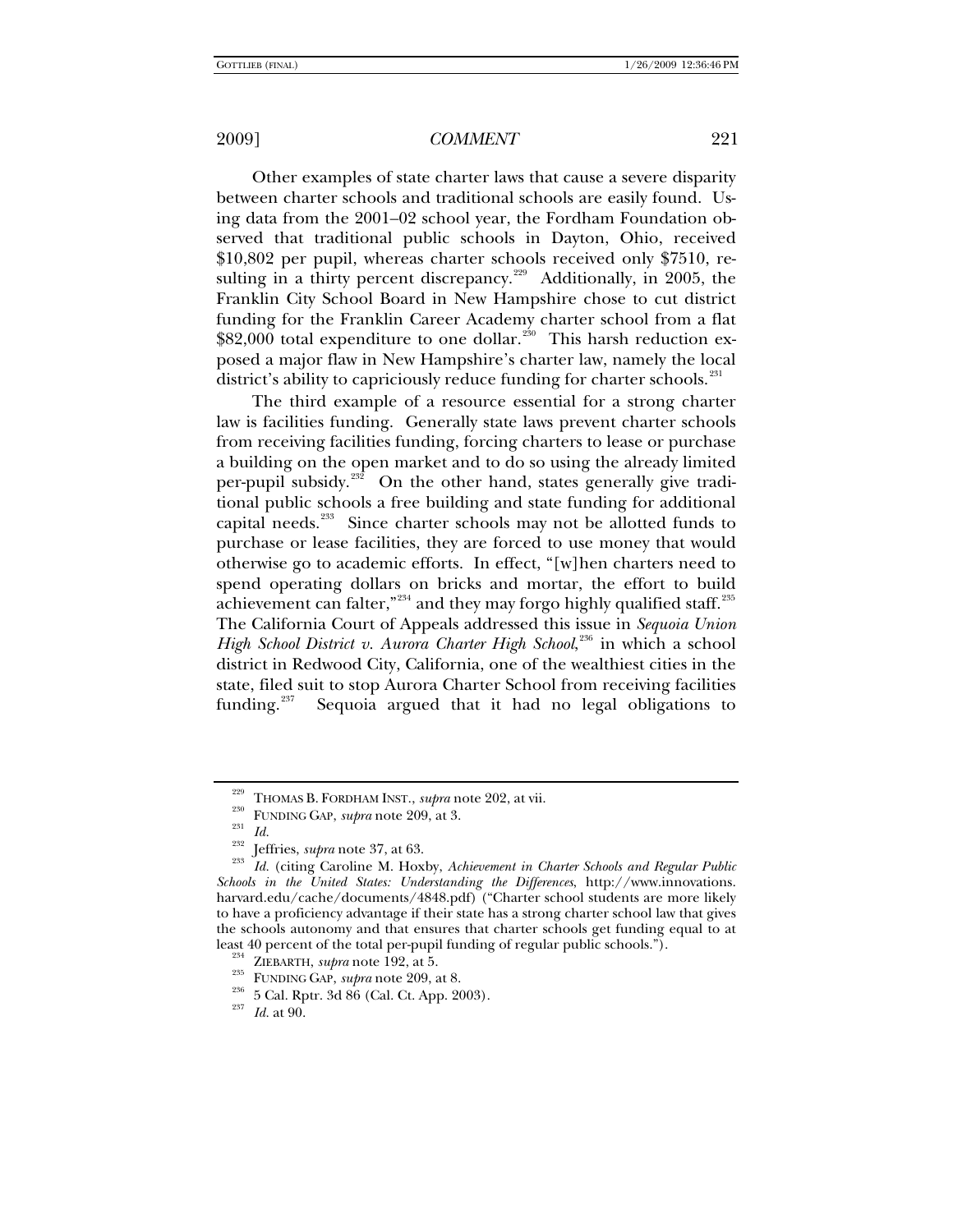Aurora.<sup>[238](#page-31-0)</sup> The court disagreed, ruling that Sequoia must provide facilities funding. $239$ 

Yet another example of adequate resources for charter schools comes in the form of the state law's stance on debt accrual. Some state charter laws ban or severely limit charter schools from incurring debt. One scholar notes that lifting these bans would permit charters to make multi-year contracts with educational service vendors, much like traditional public schools do.<sup>[240](#page-31-2)</sup> Furthermore, eliminating the debt accrual ban would allow for more efficient and stable planning. $^{241}$  $^{241}$  $^{241}$ 

The DOE has created a program to alleviate some of the debt burdens charter schools face. The Credit Enhancement for Charter School Facilities Program offers financial assistance to charter schools.<sup>[242](#page-31-4)</sup> In order to "leverage funds for charter school facilities, grant recipients may . . . guarantee and insure debt to finance charter school facilities."<sup>[243](#page-31-5)'</sup> This program represents the federal government's interest in providing aid to charter schools. The DOE notes that "[u]nlike traditional local education agencies, charter schools often lack the ability to issue low risk, general obligation bonds backed by property taxes."<sup>[244](#page-31-6)</sup> Parallel to this federal program, strong state charter laws include similar programs to facilitate a charter school's growth and success.

The final way in which resources impact the strength of a state's charter law is through technical support. This example is unique in the realm of resources, because it does not constitute traditional monetary support, unlike the aforementioned examples. Technical assistance is "practical advice offered by an expert source that ad-dresses specific areas for improvement."<sup>[245](#page-31-7)</sup> Examples of technical assistance include the following: data analysis (helping the school analyze results of state assessment tests), identification and implementation of strategies (helping the school choose effective instructional strategies and ensuring that the staff receives professional

<span id="page-31-5"></span>

<span id="page-31-4"></span><span id="page-31-3"></span><span id="page-31-2"></span><span id="page-31-1"></span><span id="page-31-0"></span><sup>&</sup>lt;sup>238</sup> Id.<br><sup>240</sup> Id. at 94.<br><sup>242</sup> Martin, *supra* note 119, at 519.<br><sup>242</sup> 34 C.F.R. § 225.1 (2007).<br><sup>243</sup> U.S. Dep't of Educ., *Credit Enhancement for Charter School Facilities*. http://www.ed.gov/programs/charterfacilities/index.html (last visited Jan. 7, 2008). 244 *Id.* 245 OFFICE OF ELEMENTARY AND SECONDARY EDUC., *supra* note 6, at 14.

<span id="page-31-7"></span><span id="page-31-6"></span>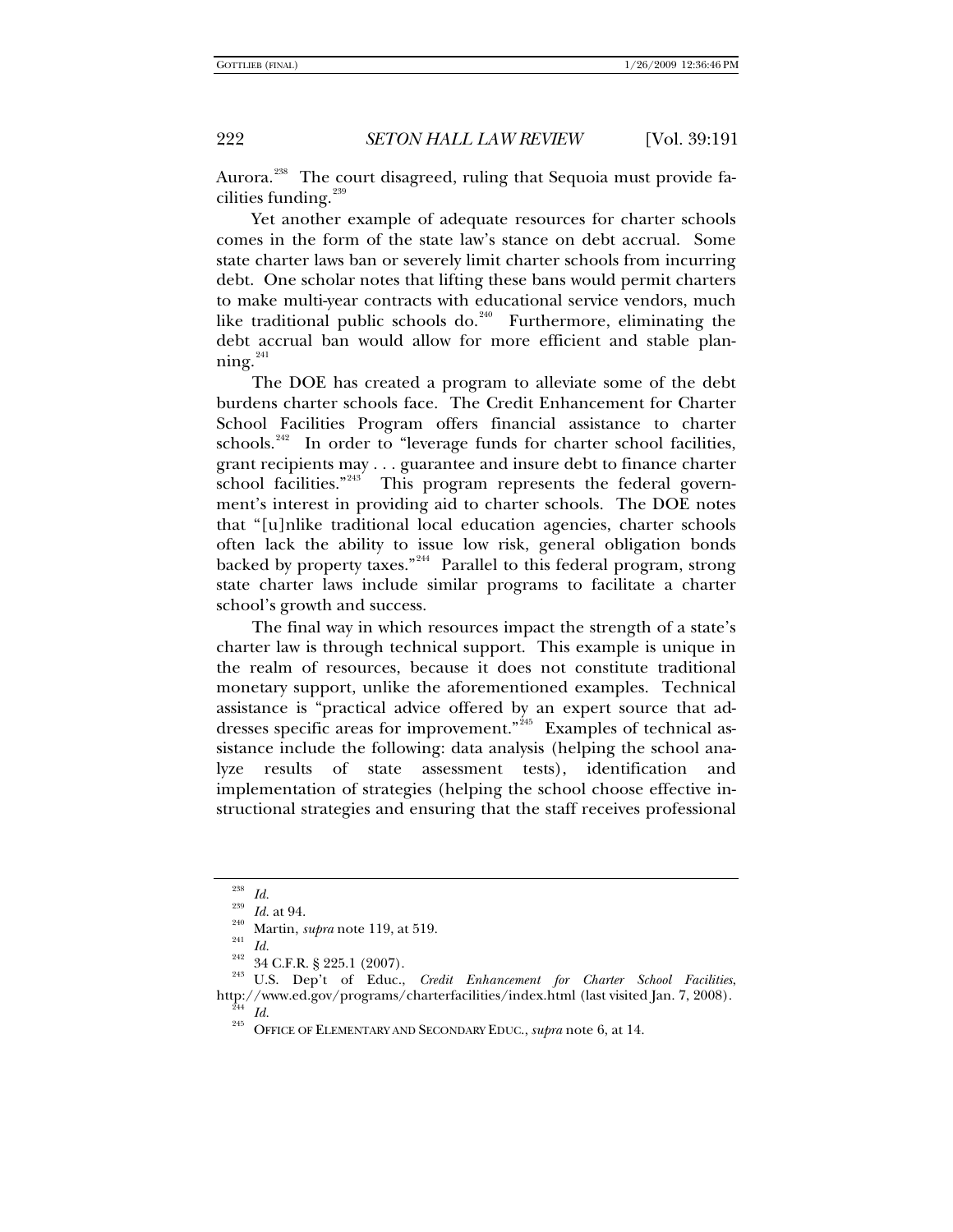development), and budget analysis (helping the school in revising its budget to ensure funding that will increase student achievement).<sup>[246](#page-32-0)</sup>

Technical assistance is generally provided by SEAs, charter school authorizers, and charter school resource centers. $247$  Ensuring that technical assistance will be provided is essential to a charter school's success, particularly during the planning stages.<sup>[248](#page-32-2)</sup> This resource proves important in two respects. First, similar to facilities funding, technical assistance allows charter schools to focus their attention and economic resources on other matters. Second, SEAaided assistance ensures that charter schools are successfully teaching students and, moreover, that students are likely to meet state standards, an issue that returns to the earlier discussion of state benchmarks and AYP.

### V. CONCLUSION

Achievement and accountability are the hallmarks of NCLB. Schools that do not meet state-mandated achievement benchmarks are, in turn, held accountable through a series of escalating penalties, from "school improvement" to "corrective action," and ultimately culminating in "restructuring."<sup>[249](#page-32-3)</sup> NCLB's restructuring provision requires schools to fundamentally reform their governance after failing to meet AYP for six consecutive years.<sup>[250](#page-32-4)</sup> Each of the five restructuring options requires a radical, systemic change in governance. Notably, the chartering option involves the school district closing down the "failing" school and reopening it as a charter school.<sup>[251](#page-32-5)</sup> On the surface, the charter restructuring option symbolizes a clean slate for the school.<sup>[252](#page-32-6)</sup> In reality, however, many state charter school laws obstruct the school's ability to truly transform its governance structure in compliance with NCLB's restructuring provision.

Charter laws that bog down charter schools with unnecessary and stifling regulations result in schools that are materially indistinguishable from traditional public schools, which is inconsistent with the goals of NCLB.<sup>[253](#page-32-7)</sup> In order for these goals to be met, charter laws must possess three indispensable characteristics: autonomy, flexibil-

<span id="page-32-1"></span><span id="page-32-0"></span>

<span id="page-32-3"></span><span id="page-32-2"></span>

<sup>&</sup>lt;sup>246</sup> *Id.*<br>
<sup>247</sup> Miron, *supra* note 207, at 5.<br>
<sup>248</sup> *Id.*<br>
20 U.S.C. § 6316(b) (Supp. II 2002).<br>
<sup>250</sup> *See* 20 U.S.C. § 6316(b) (8) (B).<br> *Id.* § 6316(b) (8) (B) (i).<br> *See* ZIEBARTH, *supra* note 148, at 5.<br>
<sup>253</sup>

<span id="page-32-6"></span><span id="page-32-5"></span><span id="page-32-4"></span>

<span id="page-32-7"></span>